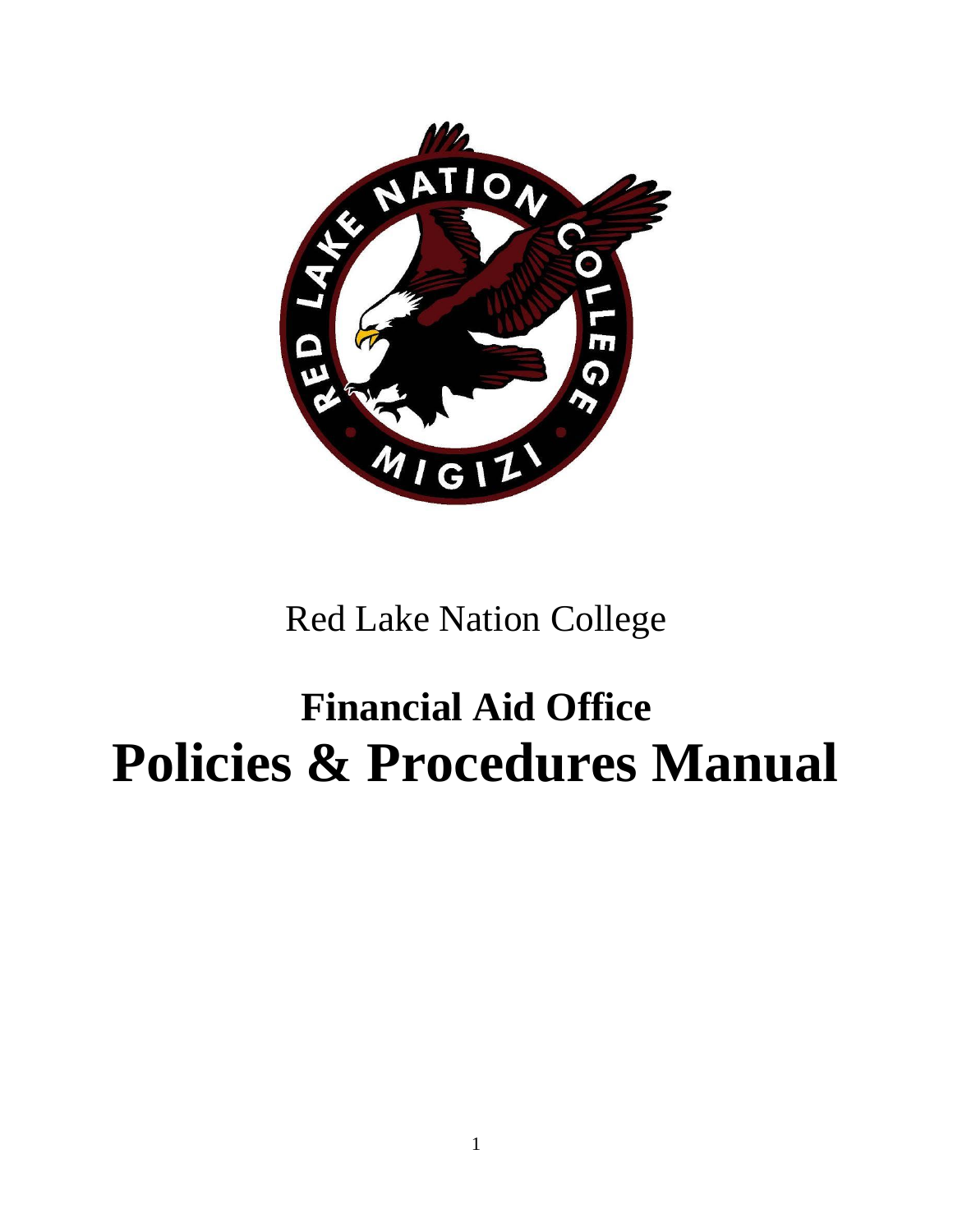# Contents

| Satisfactory Academic Progress Policies (Academic and Financial Aid)  14 |  |
|--------------------------------------------------------------------------|--|
|                                                                          |  |
|                                                                          |  |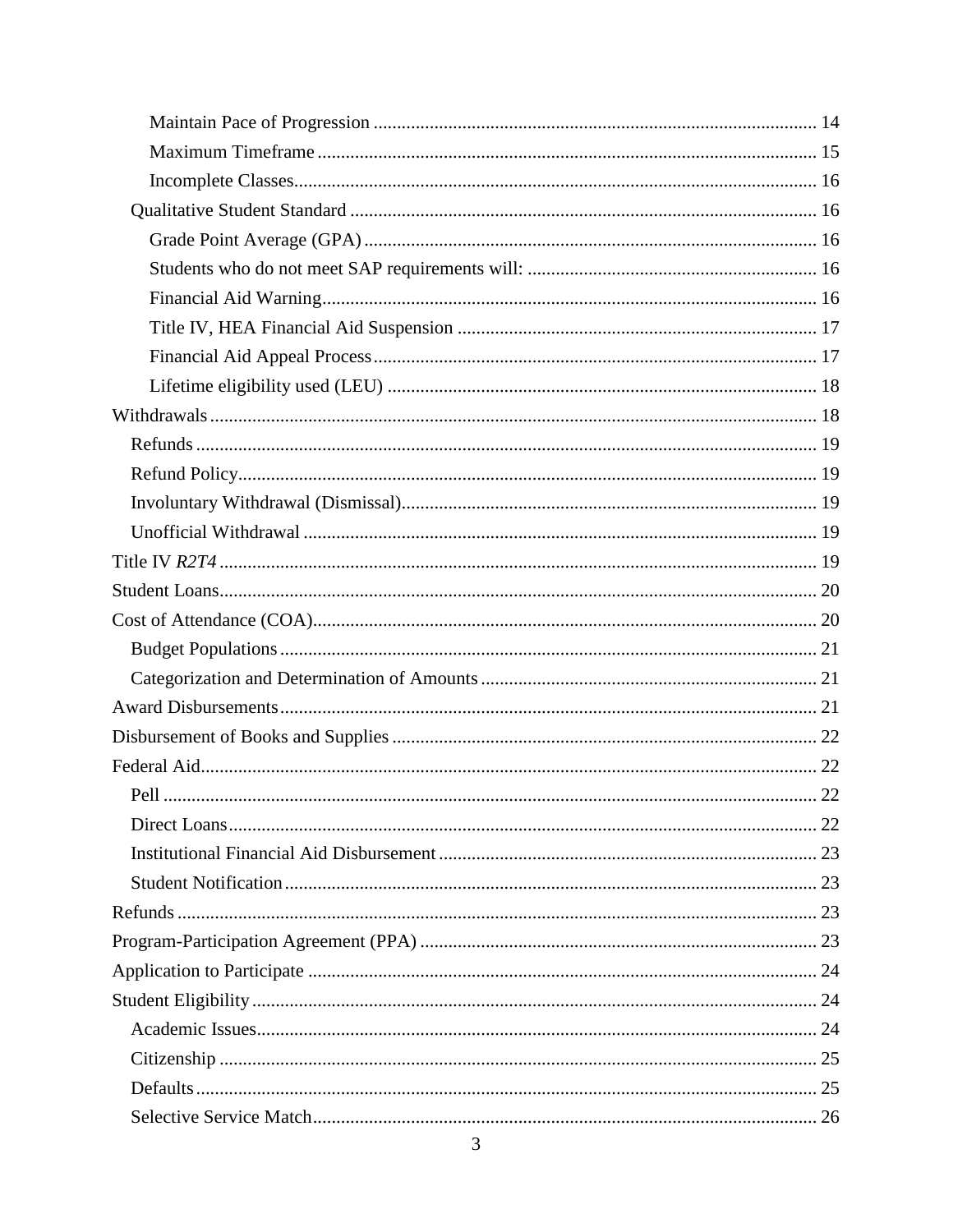# <span id="page-3-0"></span>**Introduction**

Federal regulations mandate that institutions have written policies and procedures. Beyond the federal requirement, there are many benefits to having a written document outlining financial aid office policies and procedures:

1) for distribution to appropriate others outside the Financial Aid Office for the purpose of informing and fostering an understanding of the complexity and operation of the Financial Aid Office,

2) for Financial Aid Office staff as a referral guide to assist in maintaining consistency in the problem-solving process, and

3) as an important component of a comprehensive training program.

### <span id="page-3-1"></span>*Statement of Purpose*

The purpose of this document is to record policies and procedures surrounding the delivery of financial aid at Red Lake Nation College (RLNC).

### <span id="page-3-2"></span>*This Manual*

- Provides the financial aid staff with current policies and procedures surrounding federal, state and institutional programs.
- Provides each staff member with the general responsibilities of the office's relationship to other departments/divisions of the school.
- Provides each staff member with general office procedures ensuring that similar situations would be handled consistently.
- Provides quick reference to various programs, problems, forms, rules, and regulations.
- Provides a clear understanding of policy, authority and responsibility in matters relating to operational practices.
- Provides orientation and training materials for new personnel.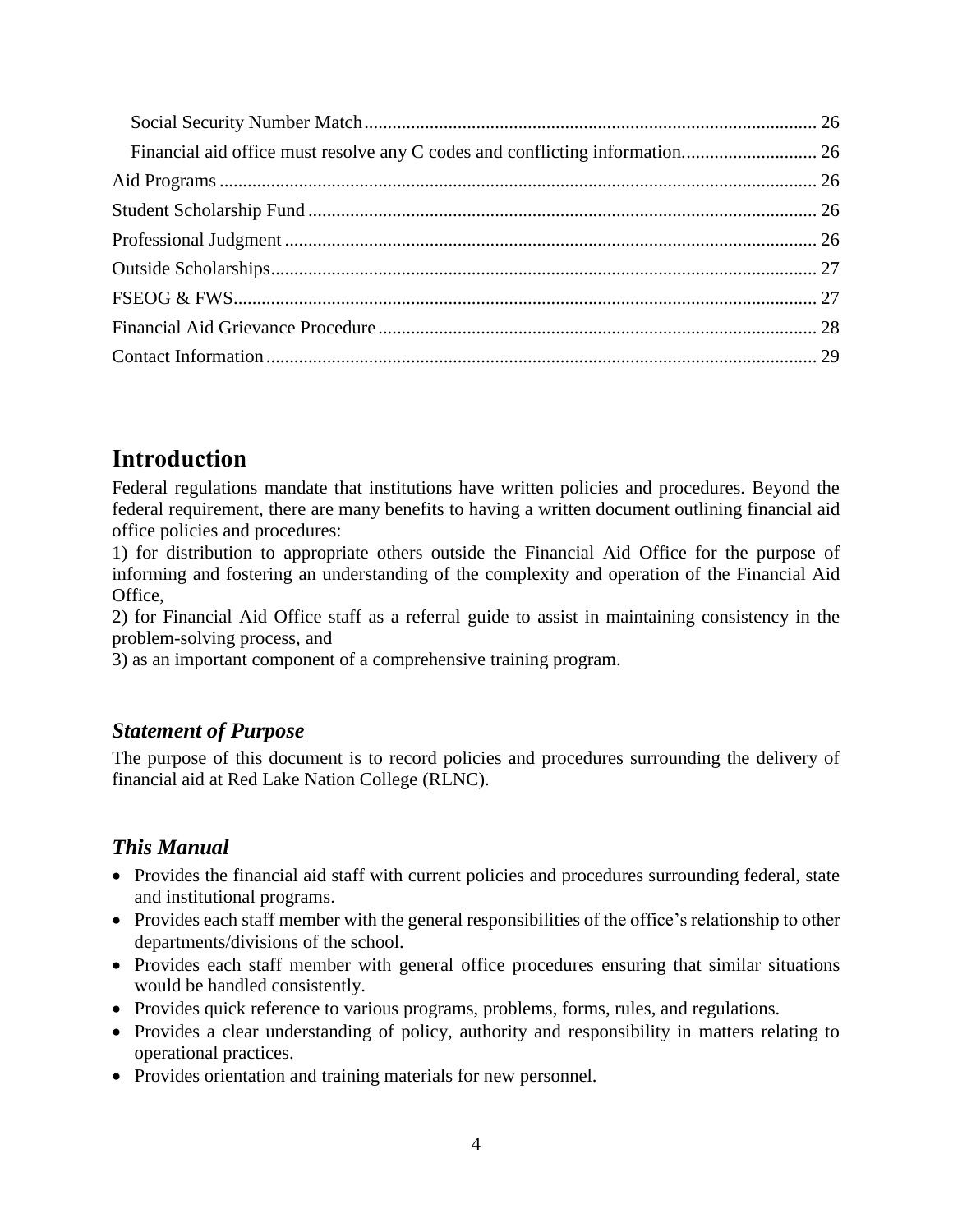### <span id="page-4-0"></span>*Financial Aid Reference Documents*

There are many resource guides which assist the Financial Aid Office. These citations are available in electronic format on the World Wide Web and/or the Advisor's office.

The documents which are used to determine students' eligibility for financial aid include current regulations published in the Federal Register, Department of Education guides (such as the Federal Student Financial Aid Handbook, etc.), Dear Colleague Letters, financial aid legislation and other laws or regulations that impact student aid.

This Policies and Procedures Manual does not include all details of the administration of financial aid programs. For in-depth clarity references located on the Federal Student Aid website, <https://ifap.ed.gov/ifap/> should be used.

# <span id="page-4-1"></span>**Financial Aid Philosophy and Objectives**

Through Institutional Research for assessment and planning effectiveness, RLNC evaluates its mission, purpose and objectives. The objectives of the Financial Aid Office revolve around the major functions of the office. Those functions include:

1) awarding of funds;

2) reporting at the institutional, state and federal levels;

3) providing a satisfying, open-door policy to assist students.

### <span id="page-4-2"></span>*Purpose*

The Financial Aid Office offers grants, Federal work study, tribal funds, and manages student scholarships. This is for eligible students enrolled in an eligible program who can benefit from further education, but who lack financial resources to continue their education. Aid is granted according to individual eligibility as determined by the congressional methodology on The Free Application for Federal Student Aid (FAFSA).

### <span id="page-4-3"></span>*Philosophy*

We believe that a consistent and equitable approach to the awarding of financial aid will enable students to attend RLNC who would not otherwise have the financial resources to enroll. It, therefore, encourages a student population which is culturally, economically, socially and geographically diversified.

### <span id="page-4-4"></span>*Goals*

The primary goal of the Financial Aid Office at RLNC is to provide financial resources by which a student can continue his/her education. The financial aid programs at RLNC are administered according to the following principles:

The primary responsibility for financing education lies with the student and in the case of a dependent student with his/her family. When the total resources they can provide do not meet their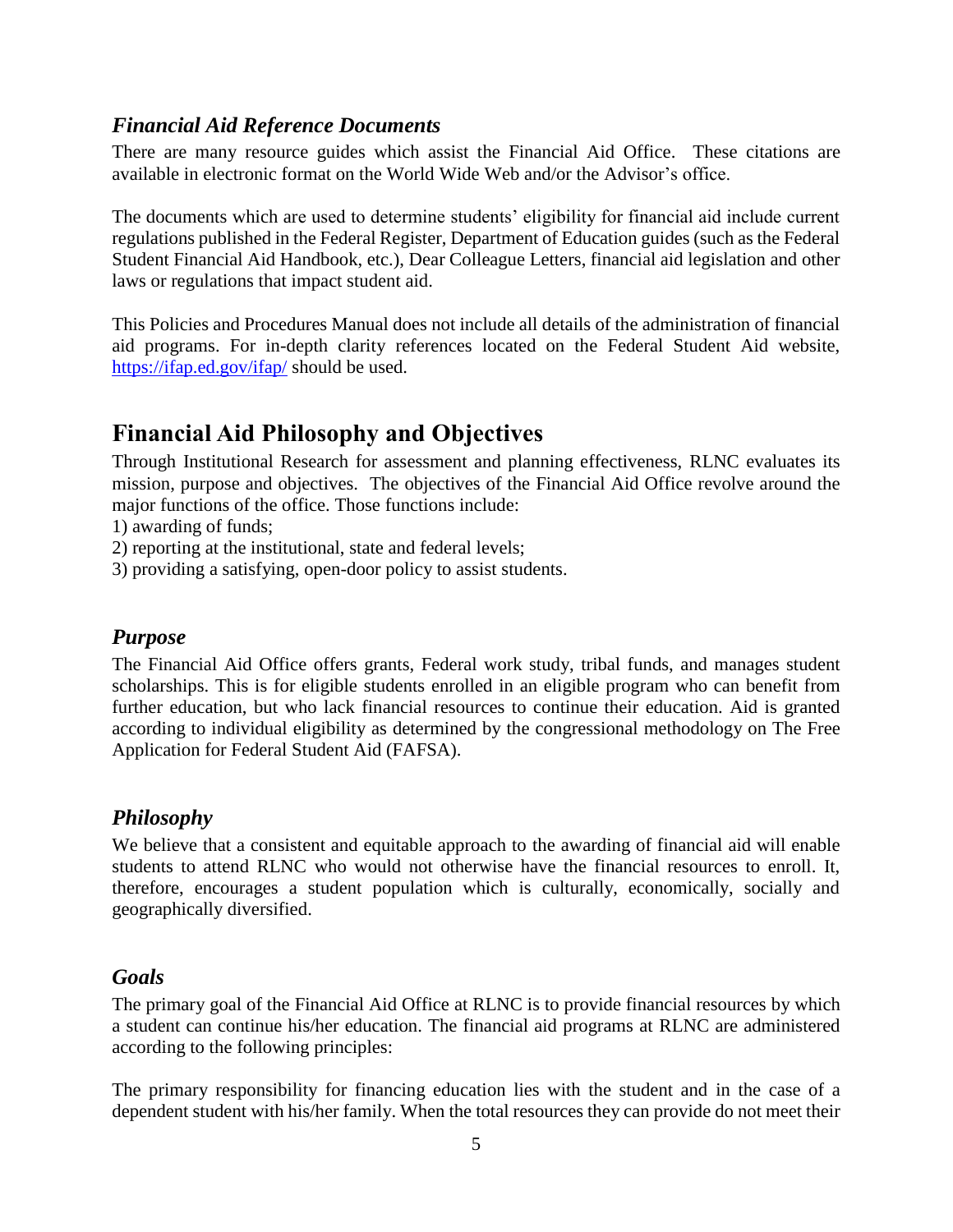educational expenses, RLNC will guide students and assist them with seeking alternate funds for their post-secondary education.

Interested individuals will be made aware throughout the year of financial aid opportunities. A student must submit a FAFSA application each year in which he or she expects to be considered for financial aid. A confidential financial aid package will be developed and offered to the student based on individual need and circumstances, but without regard to age, sex, race, color, religion, national origin or handicap.

Planning/counseling sessions are important and help students plan for the most efficient use of financial aid and the student's resources for education. They are held on an as-needed basis with any student.

The Financial Aid Office at RLNC operates within federal and state guidelines and other standards of individual aid programs.

RLNC reserves the right to contract with a third-party servicer to perform some of the requirements/duties of the Department of Education listed in this handbook.

# <span id="page-5-0"></span>**General Financial Aid Office Administration**

### <span id="page-5-1"></span>*Hours*

The Financial Aid Office is located at the Red Lake Nation College Campus. It is open and available to serve students from 9:00 a.m. to 3:30 p.m. Monday through Friday and by special appointment. Hours on holidays, summer, and during student breaks may vary.

### <span id="page-5-2"></span>*General Correspondence*

General correspondence is routed to the Financial Aid Advisor and should be responded to within three business days. The mailing address is:

Red Lake Nation College Attn: Financial Aid Office PO Box 576 Red Lake, MN 56671

### <span id="page-5-3"></span>*Telephone*

Telephone calls are answered in a friendly and professional manner. If the caller requires specific information, the staff member should screen the call thoroughly and transfer the information and caller to the appropriate individual. The college phone number is 218-679-2860. The Financial Aid Office extension number is 1035.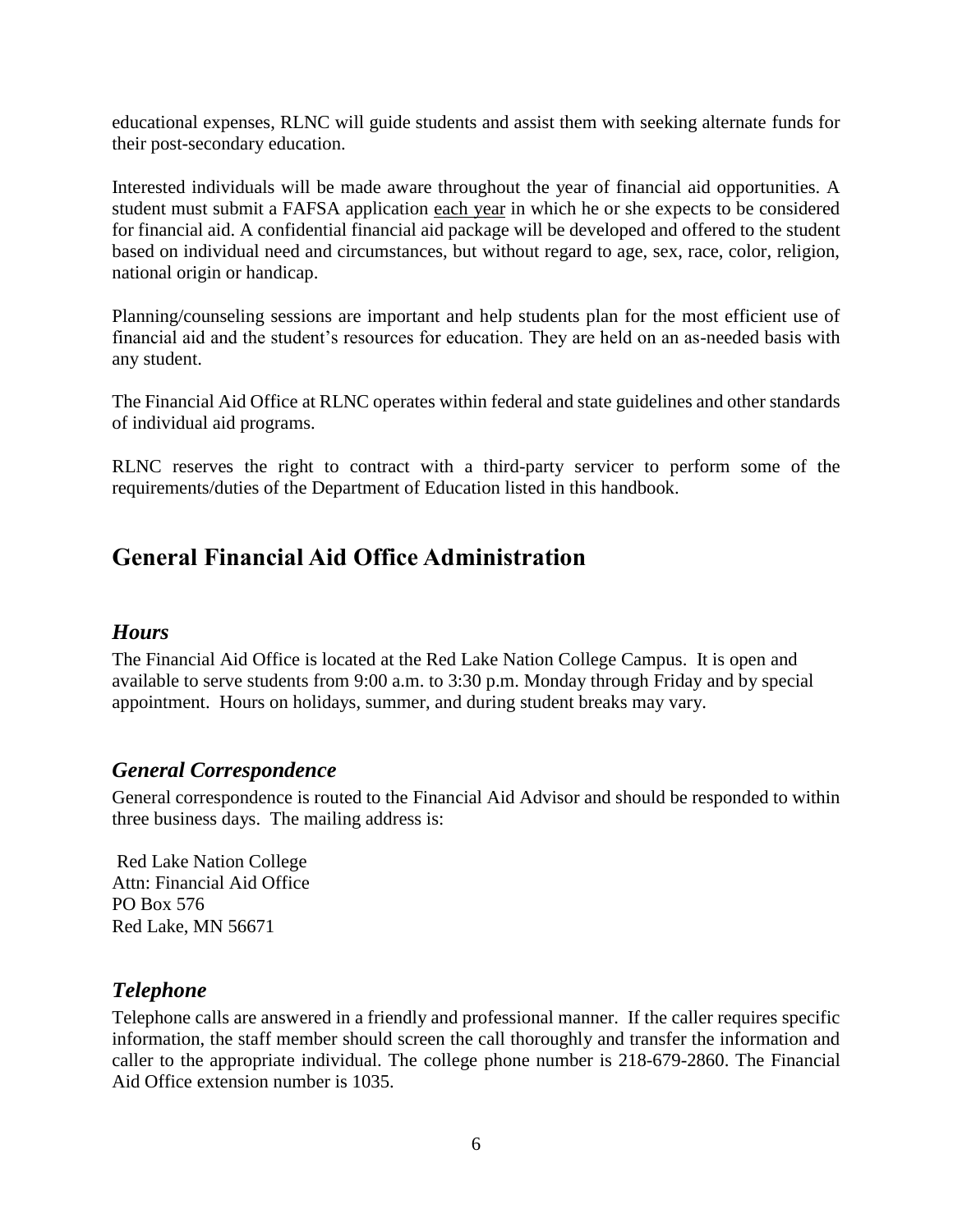#### <span id="page-6-0"></span>*Distribution of Forms*

General financial aid forms and information are distributed upon request from the Office of Financial Aid and via the RLNC Website at [www.rlnc.education.](http://www.rlnc.education/)

### <span id="page-6-1"></span>*Appointments with Office Staff*

Students and parents who require general information may see the Financial Aid Advisor without an appointment. If a student requests an appointment with the Financial Aid Advisor, an appointment is arranged.

# <span id="page-6-2"></span>**Records Management**

### <span id="page-6-3"></span>*Confidentiality of Records & Authorization to Release Information*

All records and conversations between an aid applicant, his/her family and the staff of the Financial Aid Office are confidential and entitled to the protection ordinarily given a counseling relationship. A student who wishes to obtain access to his/her financial aid record must schedule an appointment with the Financial Aid Advisor.

Red Lake Nation College maintains the confidentiality of every student's educational record. Under the Family Educational Rights and Privacy Act (FERPA) the student has certain rights with respect to those records. These rights are:

- 1. The right to inspect and review your education records.
	- a. Access is permitted during normal office hours of the Student Record's office and copies of the information is located on the RLNC website.
- 2. The right to request that RLNC correct records which you believe to be inaccurate or misleading.
	- a. You may request that RLNC amend a record you believe is inaccurate or misleading. You should write the college official responsible for the record, clearly identify the part of the record you want changed, and specify why it is inaccurate or misleading. If the college decides not to amend the record as you requested, the college will notify you of the decision and advise you of your right to a hearing regarding the request for amendment. Additional information regarding the hearing procedures will be provided when you are notified of the right to a hearing.
- 3. The right to consent to disclosures of personally identifiable information contained in your education records, except to the extent that FERPA authorizes disclosure without consent.
	- a. FERPA allows schools to disclose those records, without consent, to school officials with legitimate educational interest, other schools to which a student is transferring, specified officials for audit or evaluation purposes, appropriate parties in connection with financial aid to a student, U.S Department of Education, financial auditors, organizations conducting certain studies for or on behalf of the school, accrediting organizations, to comply with a judicial order or lawfully issued subpoena, appropriate officials in cases of health and safety emergencies, and state and local authorities within a juvenile justice system pursuant to specific State law.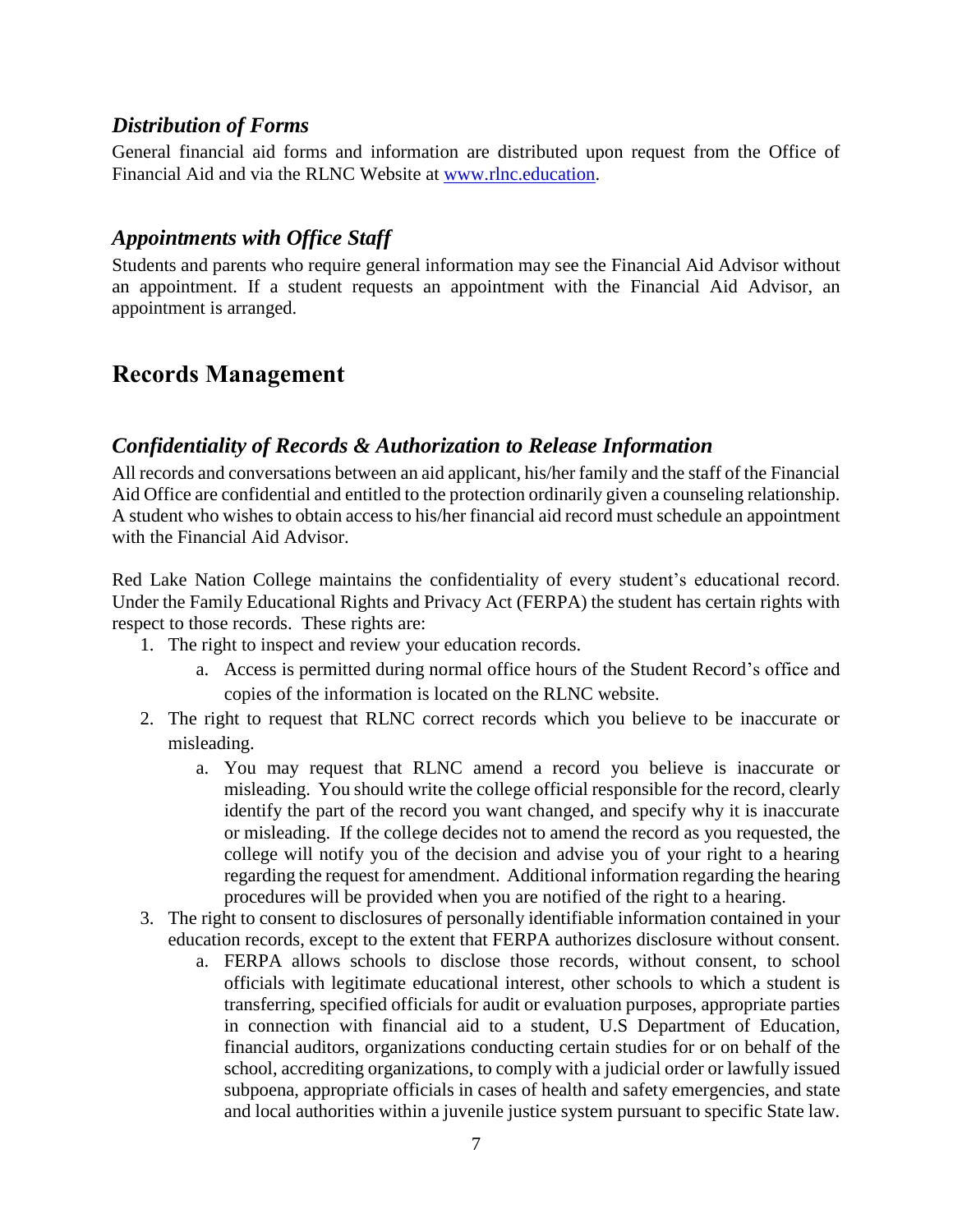4. The right to file a complaint with the U.S. Department of Education concerning alleged failures by the college to comply with the requirements of FERPA. Contact them by calling 1-800-872-5327 or by mail at:

Family Policy Compliance Office U.S. Department of Education Maryland Avenue, SW Washington, D.C. 20202-8520

- 5. RLNC may disclose, without consent, the following "directory" information, including certain types of personal data (name, address, telephone number, date and place of birth) and academic data (major, study load, honors and awards, and dates of attendance). You may request in writing that this information be withheld (Form is available on the RLNC website). Please understand that doing so will keep us from assisting you by automatically issuing information such as enrollment verifications for insurance purposes. If you place a hold on your directory information, you will have to sign a consent form each time you want such information released.
- 6. If you have any questions about FERPA, you may write to them at the address given above.

A student must submit a written release for additional information to be given to any person or agency. Students are notified annually of their rights under FERPA. <https://www2.ed.gov/policy/gen/guid/fpco/ferpa/index.html?src=rn>

# <span id="page-7-0"></span>**Student Consumer Information**

The Student-Right-To-Know and Campus Security Act of 1990 requires all colleges and universities participating in the Federal Student Aid Program to disclose key information. There are a number of ways to distribute different types of consumer information to various consumer groups. Federal regulations treat diverse consumer groups differently in the requirements on how to provide that information. The most common are by the web and by printed material.

RLNC will provide the required information in the prescribed manner. The following chart is a list of required disclosures and where to access them.

### <span id="page-7-1"></span>*School Disclosure Requirements*

See Consumer Information Guide on RLNC website at:<http://www.rlnc.education/federal-disclosures>

### <span id="page-7-2"></span>*General School Information*

Information regarding RLNC Financial Aid Office programs and policies is distributed through the following published documents:

- 1. The RLNC Catalog (includes eligibility requirements, application process, academic progress requirements and aid programs available, FERPA policy statement, etc.). The most recent edition of the RLNC College Catalog may be accessed via <http://www.rlnc.education/forms-documents> or, a printed copy may be obtained, upon request, from the Academic Office.
- 2. The RLNC Website [\(www.rlnc.education\)](http://(www.rlnc.education)/)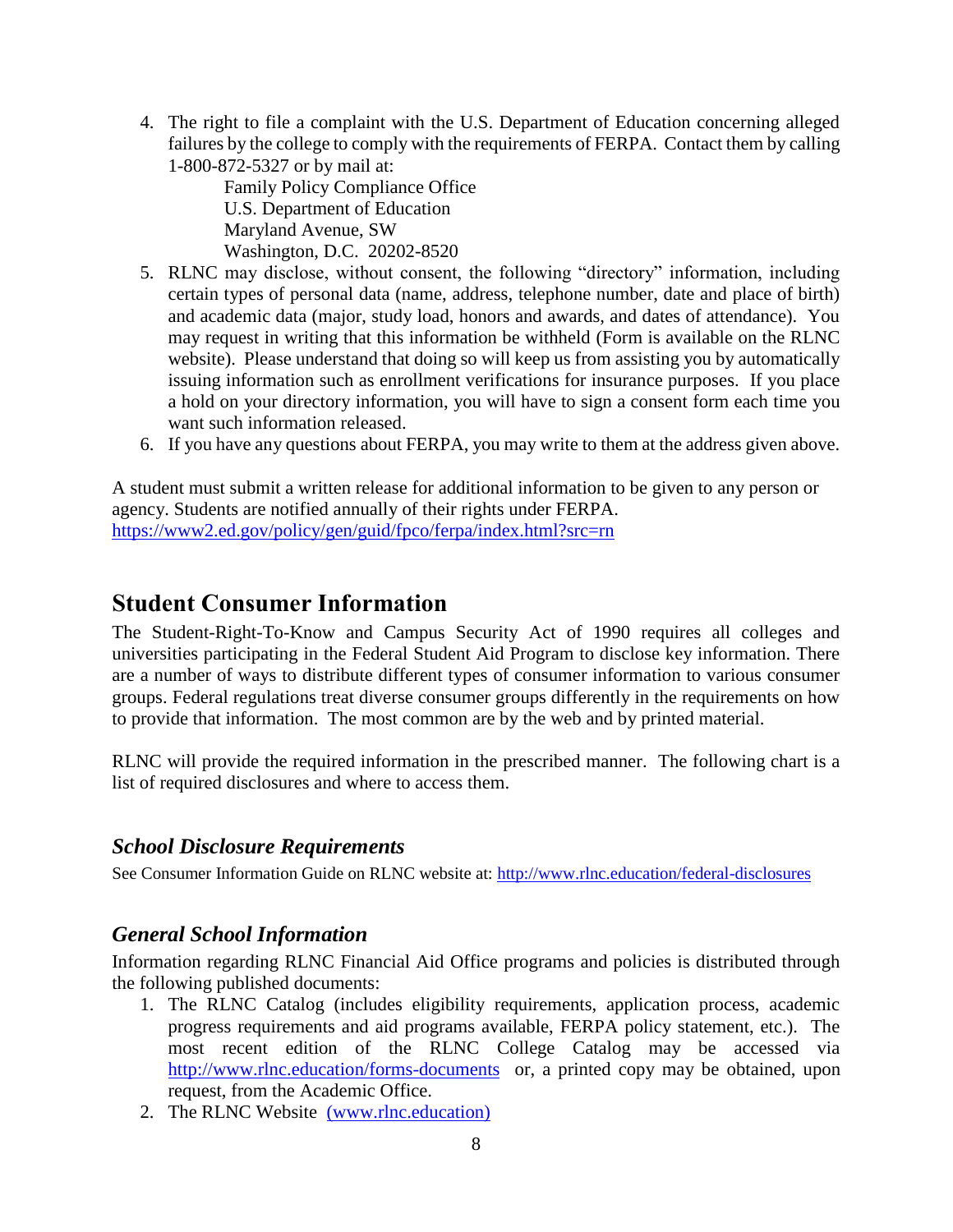- 3. Additional resources are published outside of, but are distributed through the Financial Aid Office. These resources include:
- 4. Funding Education Beyond High School, published by the U.S. Department of Education.(https://studentaid.ed.gov/sa/sites/default/files/funding-your-education.pdf
- 5. Publications, fact sheets, online tools, and other resources to help you prepare and pay for college or career school http://studentaid.ed.gov/resources
- 6. Completing the FAFSA http://studentaid.ed.gov/sites/default/files/2017-18
- 7. Entrance and Exit Counseling Guides for Borrowers, published by the U.S. Department of Education: [https://studentloans.gov/myDirectLoan/index.action.](https://studentloans.gov/myDirectLoan/index.action) <http://www2.ed.gov/offices/OSFAP/DirectLoan/index.html>
	- a. RLNC does not participate in the student loan program, please use this link if you have previous loans before attending RLNC.
- 8. Other disclosure and reporting requirements are met as follows:
	- a. An annual campus security report is distributed from the Campus Security Office. These statistics must be published in a report for the previous three calendar years by October 1<sup>st</sup> of each year and distributed by RLNC email to current and potential students and employees annually, and will be given to new employees as they are hired. The Director of Student Records submits a web based statistical report to the USDE on an annual basis as required. Since RLNC has not been approved for Title IV funding in the past they have not been required to submit annual crime reports to the federal government. Beginning in 2015 these statistics are available on our website at<http://www.rlnc.education/campus-safety> . Our campus security report will also be found online at [http://ope.ed.gov/security.](http://ope.ed.gov/security)
- 9. Completion/Placement rates are available in the Student Record's Office and on the school website<http://www.rlnc.education/institutional-research>. These rates are published on the RLNC website. These statistics must be published in the USDE'S IPEDs report each year for the period September 1 through August 31 and are disclosed to all enrolled and prospective students.
- 10. Information on RLNC's Drug-Free and Alcohol-Free Campus and Workplace Policy is given to all staff at an annual Human Resources Training and students on an annual basis at orientation and it is published in the Student Handbook for new students and in the Personnel Policies and Procedures Manual for new employees.
- 11. Information of RLNC's Drug and Alcohol Abuse Prevention Program (DAAP) is given to all staff and students annually and it is publish on the website: [http://docs.wixstatic.com/ugd/36daed\\_884d6a0492e84e41a19d34d9df105d59.pdf](http://docs.wixstatic.com/ugd/36daed_884d6a0492e84e41a19d34d9df105d59.pdf)
- 12. Constitution Day, a federal student aid (FSA) regulation, is held once a year on September  $17<sup>th</sup>$  or the day before or after depending on what day it falls on if a weekend. A file is kept in the Office of Student Success, which highlights activities/events that coincide with this event. It is important to have supporting documentation of Constitution Day activities each year.

In addition to having the above mentioned information available in electronic form, unless otherwise noted above, a student may receive a paper copy upon request.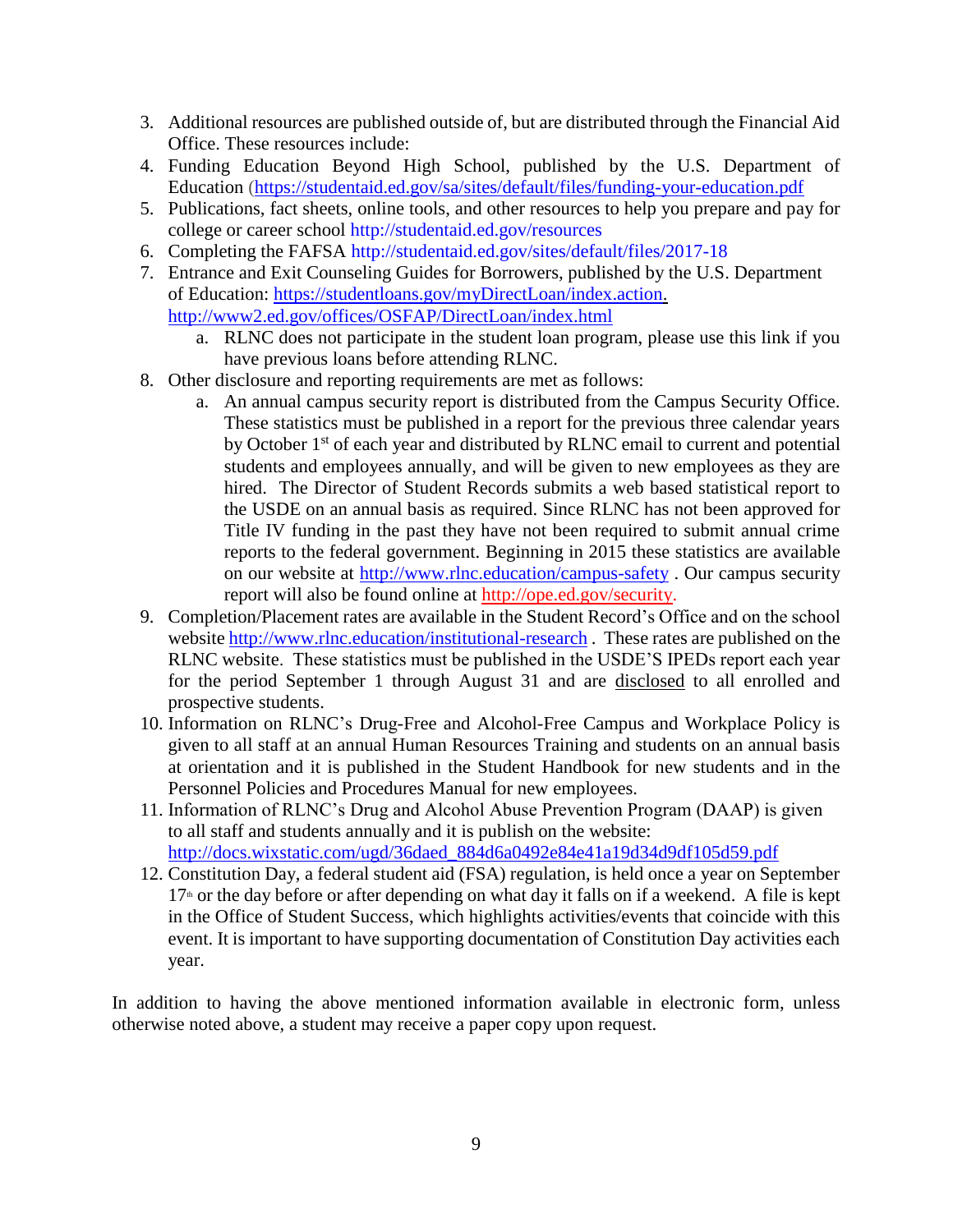# <span id="page-9-0"></span>**Policies and Practices Governing Student Financial Assistance**

The awarding of Title IV Student Aid Funds occurs after completing specific requirements of the United States Department of Education. The student is required to provide accurate information on their FAFSA application and also to provide additional follow-up information as requested by the USDE or the RLNC Financial Aid Office if selected for verification. Once the complete information has been received, the RLNC Financial Aid Advisor will review and determine the amount of student aid the student is eligible to receive. The student is notified of the award amount through an Award Letter sent by the RLNC Financial Aid Advisor. The award letter may be distributed by mail or by email. (See Appendix A)

The award letter will include a notice that the student agrees to comply with the policies required by the Department of Education and the Red Lake Nation College in order to receive the award and that failure to meet the requirements may result in the student having to repay funds and being denied future financial aid.

In case a student refuses an award must be signed by the students and received by the Financial Aid office within 10 days of the award notification.

- 1. The Financial Aid Office reserves the right on behalf of RLNC to review and cancel an award at any time because of changes in financial or academic status, or change of academic program. If an overpayment occurs, the student is responsible for reimbursing the school, and all amounts over \$250 remaining open at the end of the semester will be turned over to the Department of Education for further collection for return to title IV.
- 2. Recipients of any financial assistance received for educational purposes MUST notify the RLNC Financial Aid Office; which may included; any grants, scholarships, loans, etc., extended to them from sources outside the school, as these may reduce and or adjust the financial aid award. Also, any change in name, address or student status must be reported.
- 3. Most financial aid awards are based on a student's financial need. Information that is reported on the FAFSA is used to calculate an Expected Family Contribution (EFC). Financial aid awards are calculated based on the following equation: Cost of Attendance (COA) – EFC – EFA (Estimated financial assistance) = Financial Need. Costs of attendance (COA) figures are available in the financial aid office. EFA will include scholarships or other resources which are also subtracted from the COA to determine need. For full expected family formula guide see the following <https://ifap.ed.gov/efcformulaguide/071017EFCFormulaGuide1819.html>
- 4. Financial aid is awarded contingent upon student being accepted as a regular student and enrollment in an eligible program and maintaining satisfactory academic progress. The school catalog provides information about these policies. The Financial Aid Advisor will award all Title IV aid to students deemed eligible for funds. Students must present a current RLNC student ID and award letter for payment to be released at the business office. Refund checks that are not picked up within 14 business days will be mailed certified delivery to the student's permanent address. If check is returned funds must be returned to the Department of Education.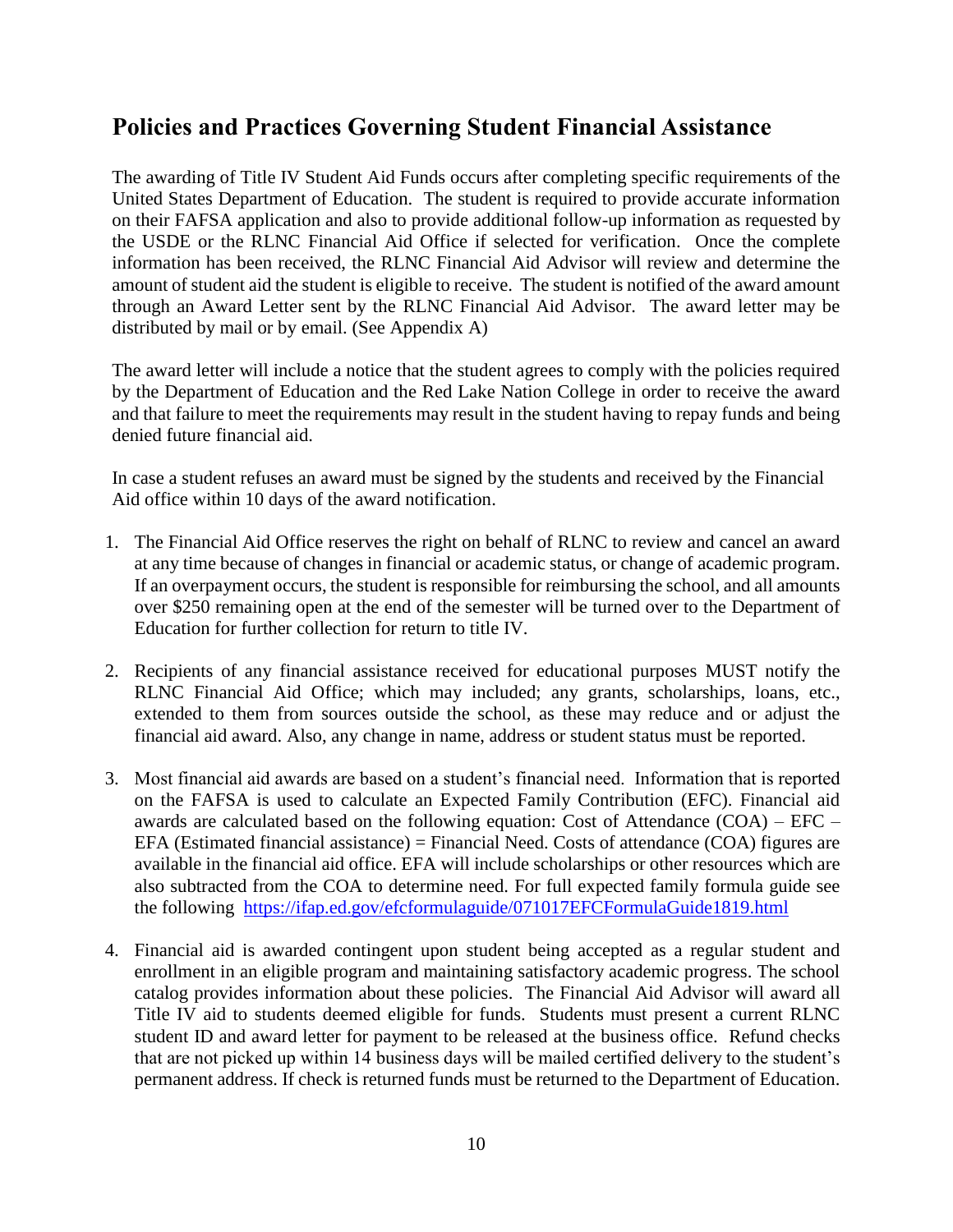- 5. The Financial Aid Office is institutionally responsible for submitting federal and state required reports and documents for Pell, FSEOG, FWS, VA, Scholarships, etc., and any other programs that RLNC participates in. RLNC initiates origination, disbursement, and special disbursements on students who are deemed eligible to receive Pell Grants. Annual FISAP reports are submitted to U.S. Department of Education detailing expenditures during an award year. Program Participation Agreements must be in place to insure continued institutional eligibility for future Title IV funds. FAO reconciles accounting data with the RLNC Business Office, as well as the Office of Indian Education, Washington, DC and G-5 on a monthly basis.
- 6. It is RLNC's policy to disburse financial aid each term. In no instance will a portion of the award be disbursed to the student prior to registration. Refer to the school catalog for registration information.
- 7. Any commitment of federal/state/institutional funds is tentative and contingent upon subsequent Congressional appropriation and actual receipt of the funds by RLNC.
- 8. New applications for financial aid are required and should be submitted as soon after October 1st as possible for the following school year. Students are responsible for securing and completing the necessary applications online.
- 9. Concurrent Enrollment: Students enrolled in courses at other colleges while also enrolled at RLNC, must inform the Financial Aid Office. Students may receive financial aid at only one school in a given term at the school they are earning the degree from.
- 10. High School students are not eligible, for title IV funds.

# <span id="page-10-0"></span>**Record Retention**

### <span id="page-10-1"></span>*Time Periods*

Student-aid records must be kept for varying lengths of time depending upon the document. Not all students, of course, will have all documents. The noticeable difference is that the retention period has a different starting point for student-loan recipients.

| <b>Document</b>                     | <b>Retention period</b>       |
|-------------------------------------|-------------------------------|
| FAFSA                               | 3 years after award year ends |
| ISIR or SAR*                        | 3 years after award year ends |
| PJ (Professional Judgement)         | 3 years after award year ends |
| COA (Cost of Attendance)            | 3 years after award year ends |
| Verification documentation          | 3 years after award year ends |
| <b>R2T4</b>                         | 3 years after award year ends |
| <b>Institutional Fiscal Records</b> | 3 years after award year ends |

\*Institutional Student Information Record or Student Aid Report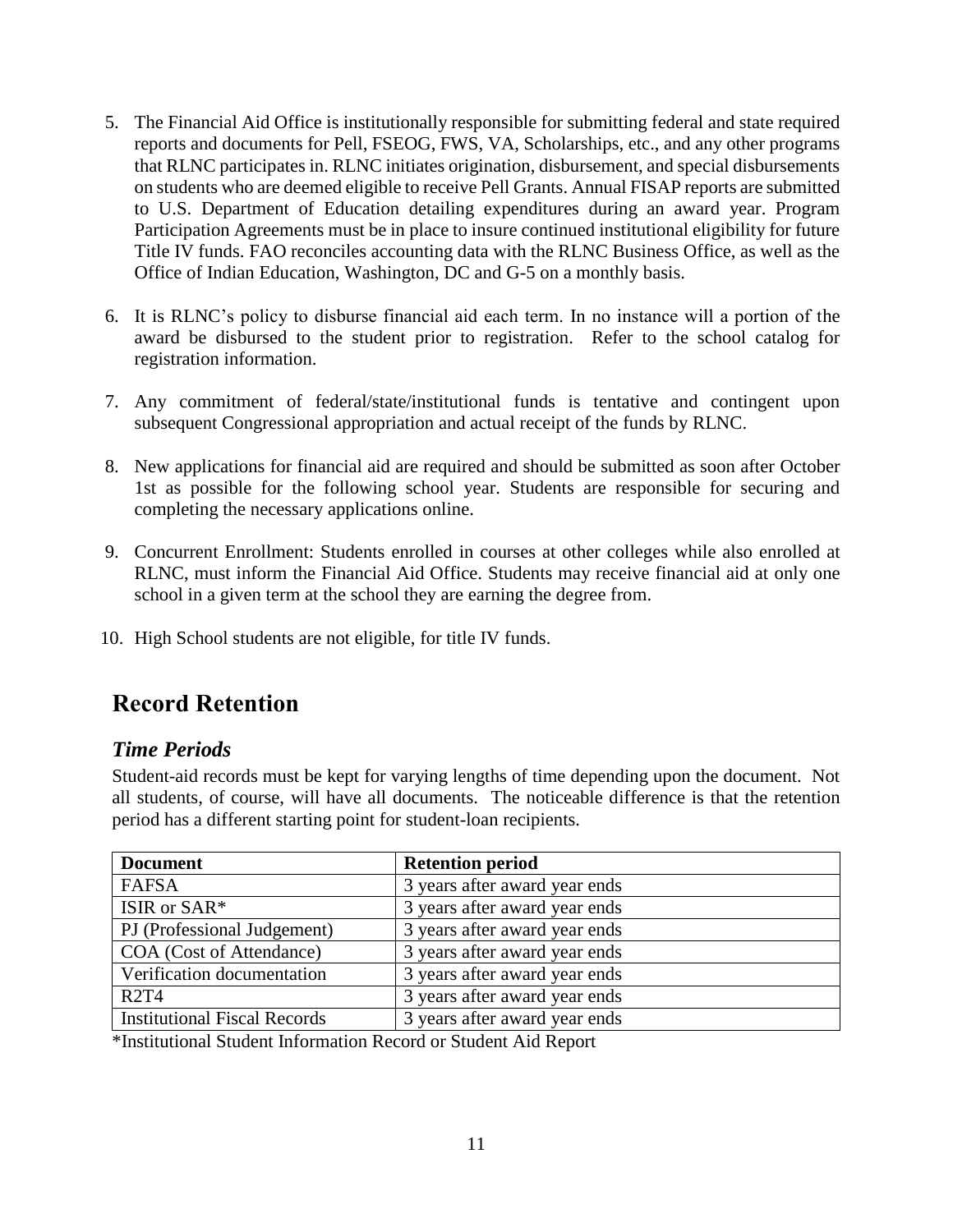### <span id="page-11-0"></span>*Record Review*

The Advisor reviews records in the summer, as much as possible. Records may also be reviewed during the spring semester and set aside for destruction after the award year ends.

### <span id="page-11-1"></span>*Record Destruction*

All financial-aid documents are to be destroyed by shredding.

# <span id="page-11-2"></span>**Audits**

Audits are conducted annually by an independent auditor. Auditors will submit a list of items required for the audit. The requested information will be provided by the Vice President of Operations and Academics Affairs and Financial Aid Advisor. Additionally, the auditors will select aid recipients whose files will be provided by the Financial Aid Advisor. Documentation of date and information released will be added to student files released to auditors.

# <span id="page-11-3"></span>**Verification**

It is imperative that information submitted by the student to be used to determine student awards is accurate. At times it will be required by the U.S. Department of Education that the school verify the accuracy of the information submitted for students selected for verification.

Both at the time of submission and in case of required or random verification RLNC will review the information submitted and identify for the applicant the information needed to be verified.

The school will notify the student within five business days by either electronic or printed medium at the most recent address provided by the student as to the verification process and the deadlines for the student to review and respond to the request for verification within 30 days of notification.

RLNC collects verification documentation and information and works with a 3<sup>rd</sup> party servicer to verify student data on their application.

The failure of the applicant to provide the requested documentation within the specified time period will result in no Title IV award.

RLNC reserves the right to verify student documentation not selected by the US department of education for verification.

Verification by RLNC and /or the federal government will operate under the following guidelines:

# <span id="page-11-4"></span>*Notification Method*

All students applying for admission to any program at RLNC can be provided an email address within the campus management system. Otherwise their personal email will be used. This official email address will be the *primary* communication tool used by the school to communicate with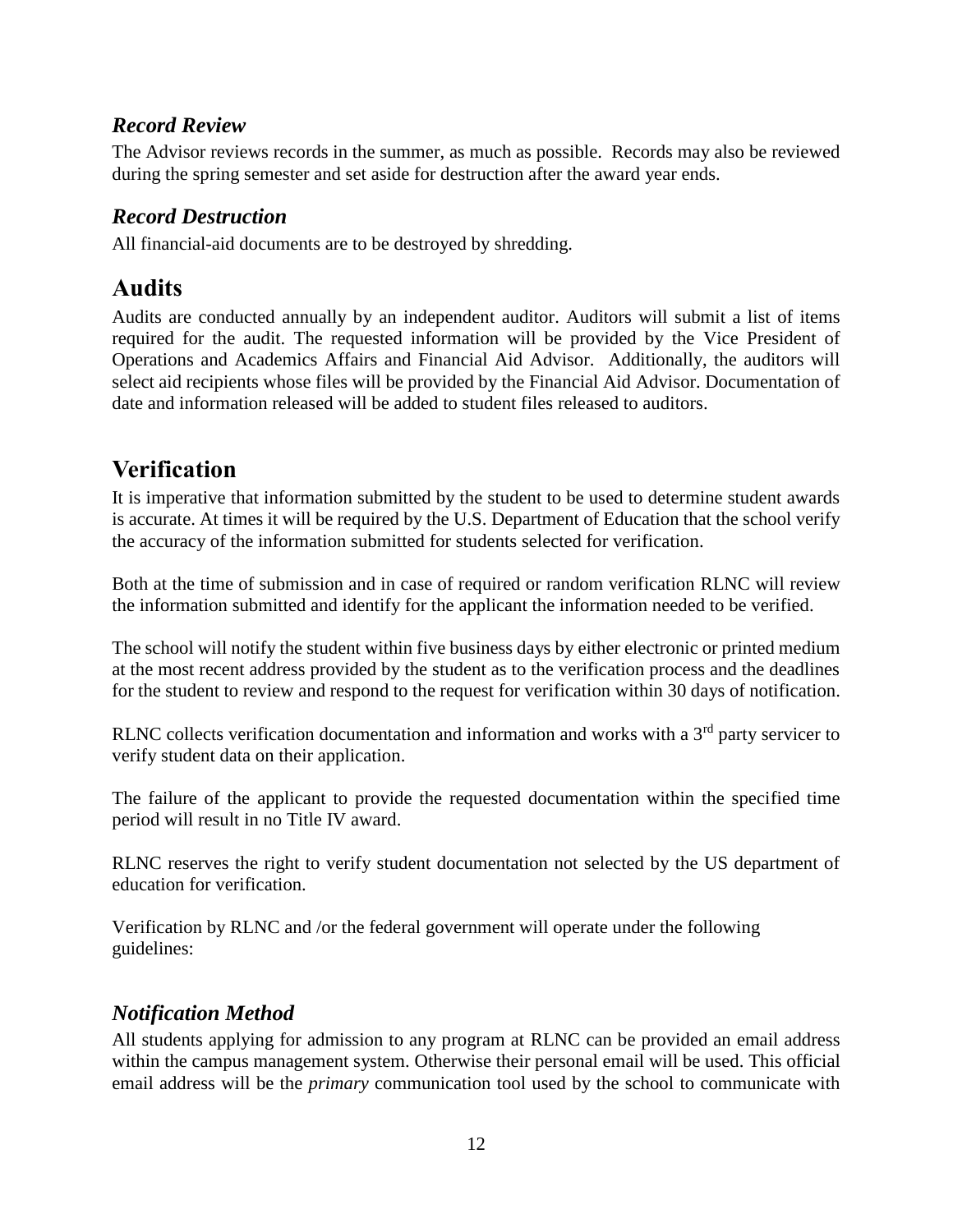the students. Other optional electronic notifications may be available to the student including student information system (SIS).

A paper version of the notification will also be sent to the most recent address provided by the student.

### <span id="page-12-0"></span>*Identification of documentation needed*

The notification sent to the student will clearly identify the documentation that needs to be supplied to verify the application information. The needed documentation will vary based on which of the five verification tracking groups the student is in. The five verification groups are:

Standard Verification Group (Tracking flag V1) Child Support Paid Verification Group (Tracking flag V3) Custom Verification Group (Tracking flag V4*) (Child support & benefits paid)* Aggregate Verification Group (Tracking flag V5) Household Resources Group (Tracking Flag V6)

It is the responsibility of the student to supply the requested documentation. The notification will also clearly identify the time frame, including the due date, in which the student should respond to the request. FSA Handbook 2016-17 AVG pgs 78

### <span id="page-12-1"></span>*Consequences of the student response*

All notifications in regard to a request for verification information shall clearly identify the consequences should the student not meet the deadlines for supplying the information requested: i.e. If the requested information is not received by the date specified, your eligibility to received Title IV funds cannot be determined, therefore, an award cannot be made until this information is received.

Any delay in your response to this request will cause a delay in the receipt of Title IV aid to be applied to your school bill. A delay in your response or your failure to respond to this request can cause your file to be inactivated.

### <span id="page-12-2"></span>*Correction of identified incorrect information following verification*

Should an error in the student information be identified as a result of the verification process the Financial Aid Advisor will, within 30 days of receiving the correct information, review and correct the information in all appropriate RLNC and ED electronic systems. The Advisor will also determine from the corrected information any changes in the amount of Title IV eligibility due to the student and will notify the student via the same notification methods above of the changes resulting from the new information.

### <span id="page-12-3"></span>*Fraud Identification*

In the event that through the verification process or through any other means information is identified that leads to suspicion of any type of fraud or deception in an attempt to gain access to Title IV funds on behalf of a student Red Lake Nation College will immediately refer that information to the Office of Inspector General of the Department of Education for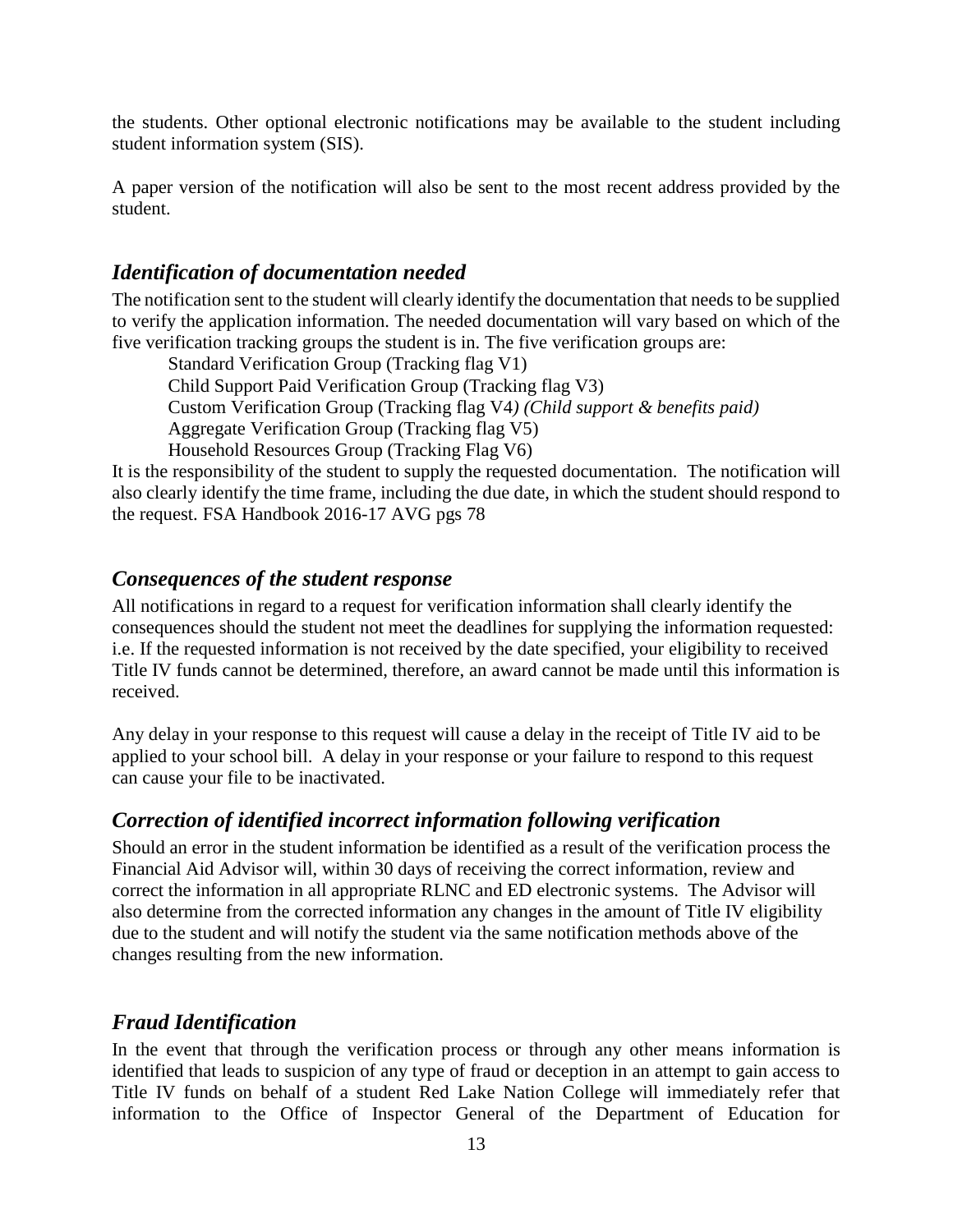investigation. This would include any type of information relevant to the eligibility and funding of the institution and its students though the Title IV or HEA programs and would include any false claims of identity or US citizenship, independent student status, false statements of income or forgery of signatures or certifications.

Office of Inspector General, US Dept of Education , 400 Maryland Avenue SW, Washington, D.C. 20202-1500 Tel 1-800-MIS-USED

# <span id="page-13-0"></span>**Satisfactory Academic Progress Policies**

### <span id="page-13-1"></span>*Policy*

In accordance with the U.S. Department of Education (CFR 668.16 (e) & 668.34), Red Lake Nation College (RLNC) has established minimum academic standards that students must adhere to in determining Satisfactory Academic Progress (SAP) for Title IV, HEA financial aid eligibility purposes. These standards which are published in the RLNC Catalog and Student Handbook apply to federal and state waivers that will be administered through the RLNC Financial Aid Office. The SAP standards for students receiving Title IV, HEA funding are the same for those students that do not receive federal aid enrolled in the same program.

This policy provides a consistent application of standards to all students within categories of students, e.g., full-time, part-time, undergraduate students and educational programs established by RLNC. The policy provides that a student's academic progress be evaluated at the end of each semester. RLNC will notify students of this policy and monitor the progress of all students receiving financial aid to insure their continued compliance. Students are expected to read, understand, and adhere to this policy.

In order to receive financial aid, the student must be enrolled in an eligible program of study that leads to a Certificate or an Associate's Degree. In addition, students must adhere to two different standards; qualitative standard which is the maximum length of time for which they may receive financial aid, maintaining the minimum grade point average (GPA); and quantitative standard which is to complete the number of credits required to meet the minimum pace of progression each semester. For further clarification of this policy, contact the Financial Aid Office.

### <span id="page-13-2"></span>*Quantitative Student Standard*

#### <span id="page-13-3"></span>**Maintain Pace of Progression**

Successfully complete at least 67% of all credit hours attempted at RLNC in each term. The formula is as follows:

Total number of credit hours successfully completed divided by total number of credit hours attempted (includes withdrawn courses) = pace of progression

Example: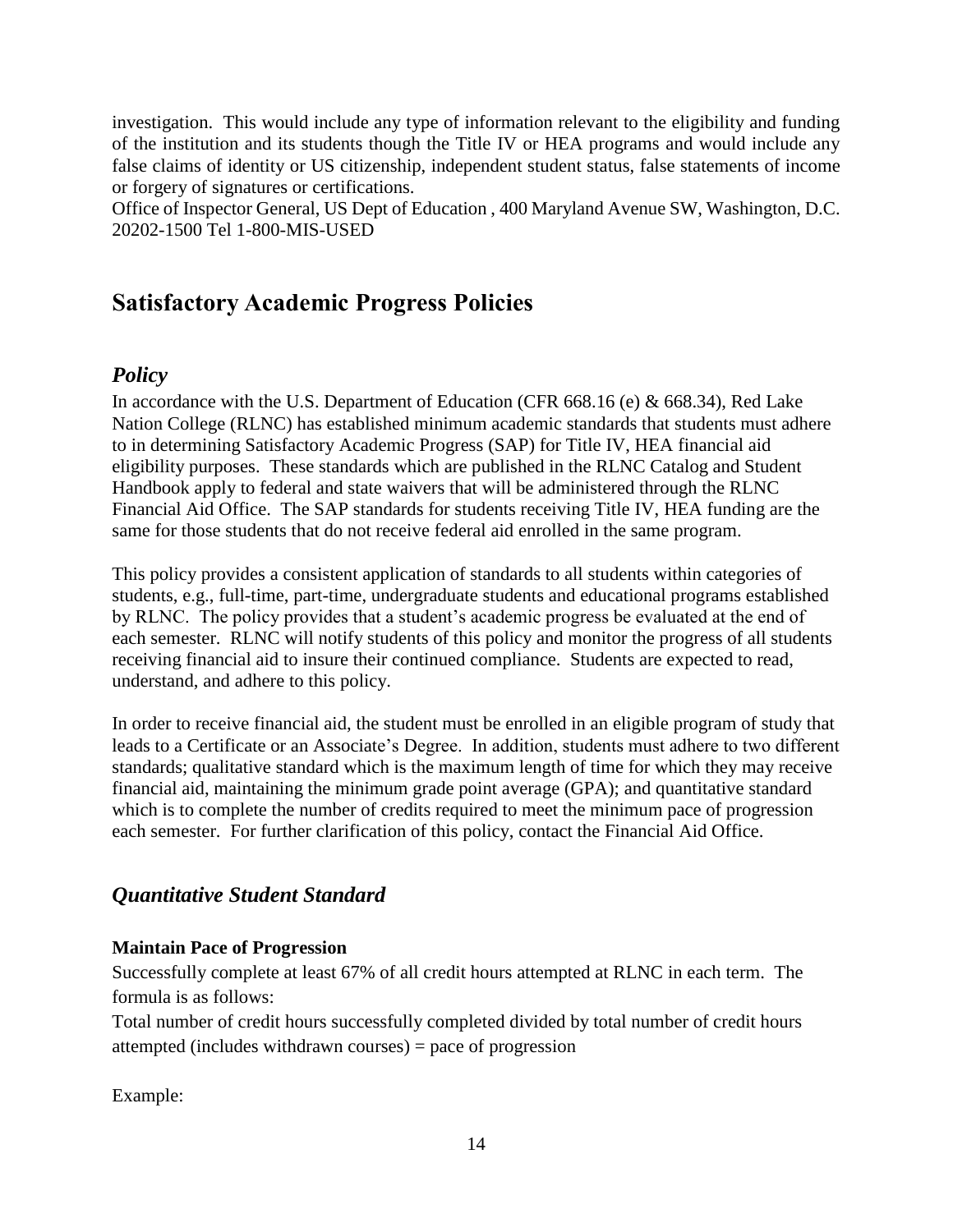| <b>Semester 1</b>           | <b>Term Pace</b>       | <b>Cumulative Pace</b> |  |
|-----------------------------|------------------------|------------------------|--|
| 9 hours completed/12 hours  | $= 75%$                | $9/12 = 75%$           |  |
| attempted                   |                        |                        |  |
| <b>Semester 2</b>           |                        |                        |  |
| 6 hours completed/12 hours  | $= 50\%$               | $15/24 = 62.5\%$       |  |
| attempted                   | • Not meeting standard |                        |  |
| <b>Semester 3</b>           |                        |                        |  |
| 12 hours completed/12 hours | $= 100\%$              | $27/36 = 75%$          |  |
| attempted                   |                        |                        |  |

Completing a class means finishing the semester with a letter grade of D or higher, although, depending on the class, a final grade of D may require a student to retake the class. A student may repeat a class for grade forgiveness, but until the new grade is posted after a subsequent semester, for the purpose of Satisfactory Academic Progress, the financial aid office will use the existing grade. An F may be repeated as many times as necessary to receive a passing grade. A grade of D or higher may be retaken only one time.

For the purpose of determining satisfactory progress, grades "F" and "I" (incomplete) or "W" (withdrawal) and "D's" for the semester will count toward determining the number of credits attempted. Accepted credits from previous colleges that apply to the student's program of study will count toward pace of progression.

A student may receive financial aid for repeating a course, only after they have failed the course with an "F" and/or "D", up to a maximum of three (3) times. College courses may be repeated only once such as to replace a "W" or "F" or to improve a grade of a "D." Repeated courses must be identical and will be counted when calculating pace of progression.

#### <span id="page-14-0"></span>**Maximum Timeframe**

For an undergraduate program measured in credit hours, the maximum timeframe cannot be longer than 150% of the published length of the educational program, as measured in credit hours. Periods of enrollment in which a student does not receive federal aid still count toward the maximum timeframe. Students who have not completed their degree after two years of enrollment will be reviewed according to the standards outlined here. They must maintain a 2.0 GPA and be on course to graduate.

| <b>LAUTHOL</b> .           |                         |                        |  |
|----------------------------|-------------------------|------------------------|--|
| <b>Degree Program</b>      | <b>Required Credits</b> | <b>Maximum Credits</b> |  |
| A.A. Liberal Education     | 62-64                   |                        |  |
| A.A.S. Social and          | 65-67                   | 101                    |  |
| <b>Behavioral Sciences</b> |                         |                        |  |

Example: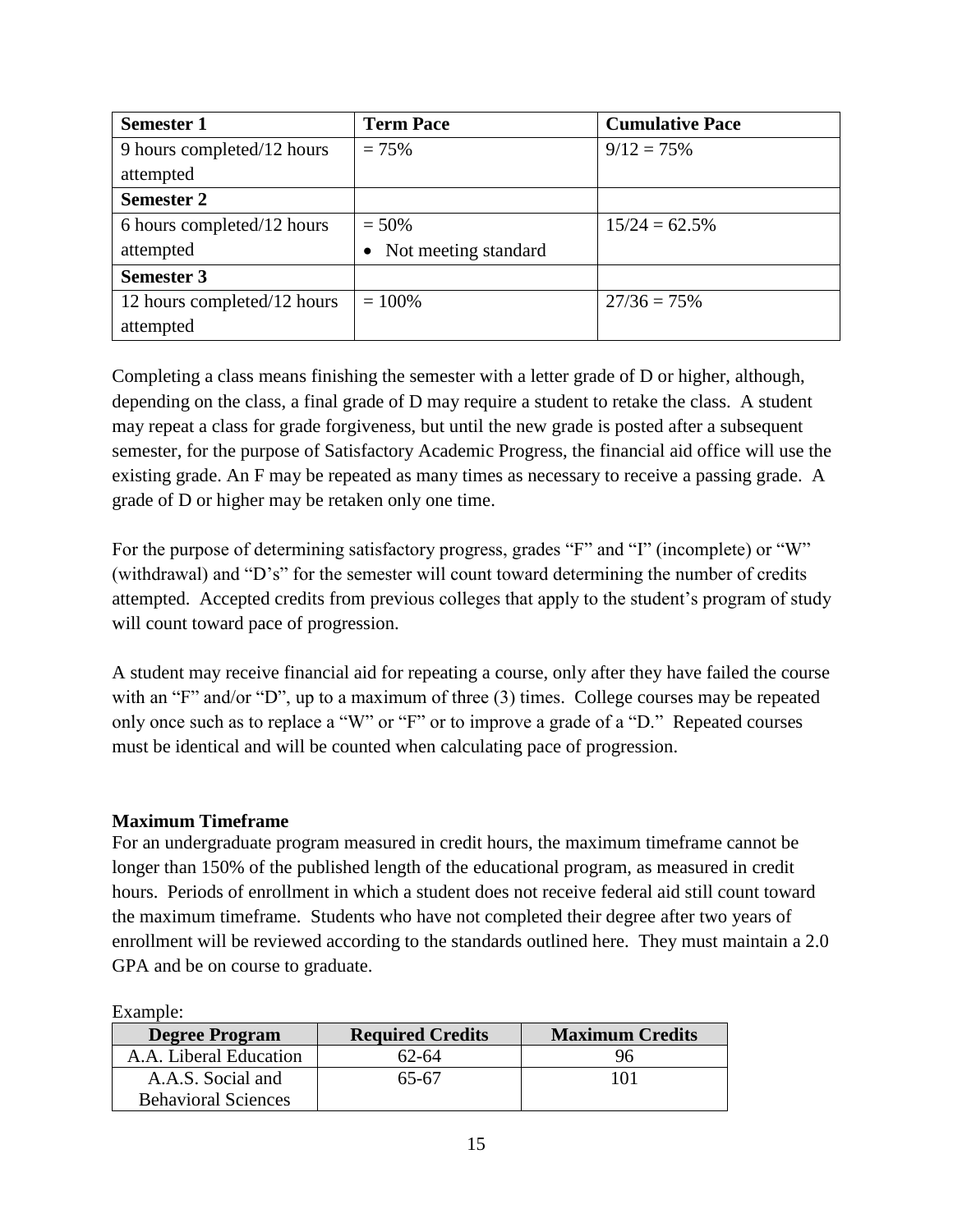All accepted transfer credit hours that apply to the student's program of study will be counted to determine financial aid eligibility. Transfer students will need to submit all previous academic transcripts to the Director of Student Records and have them evaluated for transferability.

#### <span id="page-15-0"></span>**Incomplete Classes**

Incomplete classes will result in a grade of "I," and will be considered the same as an "F when evaluating SAP. A student MUST do the work to complete the class in order for the "I" to be changed to an actual letter grade (A, B, C, D, or F) by the last day to enroll in the following term.

### <span id="page-15-1"></span>*Qualitative Student Standard*

Satisfactory academic progress is also monitored through students' grades. This monitoring of grades is equivalent to RLNC's policy on Academic Standing as mentioned in the RLNC Course Catalog, but also takes into account grades earned at previous institutions for new transfer students when determining SAP.

#### <span id="page-15-2"></span>**Grade Point Average (GPA)**

Students must maintain a grade point average (GPA) of 2.0 or better each semester he/she receives financial aid and must also maintain a cumulative GPA of at least 2.0 or better. Grade point averages will be reviewed at the end of each semester.

#### <span id="page-15-3"></span>**Students who do not meet SAP requirements will:**

- First, be placed on financial aid warning
- Second, if SAP is not met, student will be placed on Title IV, HEA suspension

At the end of each semester, the Financial Aid office will determine if you've met the SAP requirements by viewing the transcript of final grades in RLNC academic software which will show attempted hours, completed hours, and cumulative GPA. This will be used to determine SAP. Academic progress will be reviewed at the end of each semester to determine future Title IV, HEA eligibility. RLNC may disburse Title IV, HEA to eligible students only after it is determined that the student has met SP for the payment period.

If SAP is not met, then the following procedures come into effect.

#### <span id="page-15-4"></span>**Financial Aid Warning**

Students who fail to meet minimum SAP requirements (2.0 cumulative GPA or 67% pace of progression) for academic progress at the end of a payment period will be placed on a Financial Aid Warning. A student on Financial Aid Warning may continue to receive assistance under the Title IV HEA programs for one payment period despite a determination that the student is not making Satisfactory Academic Progress. Students placed on Financial Aid Warning must meet with the Financial Aid Advisor to complete an Academic Plan.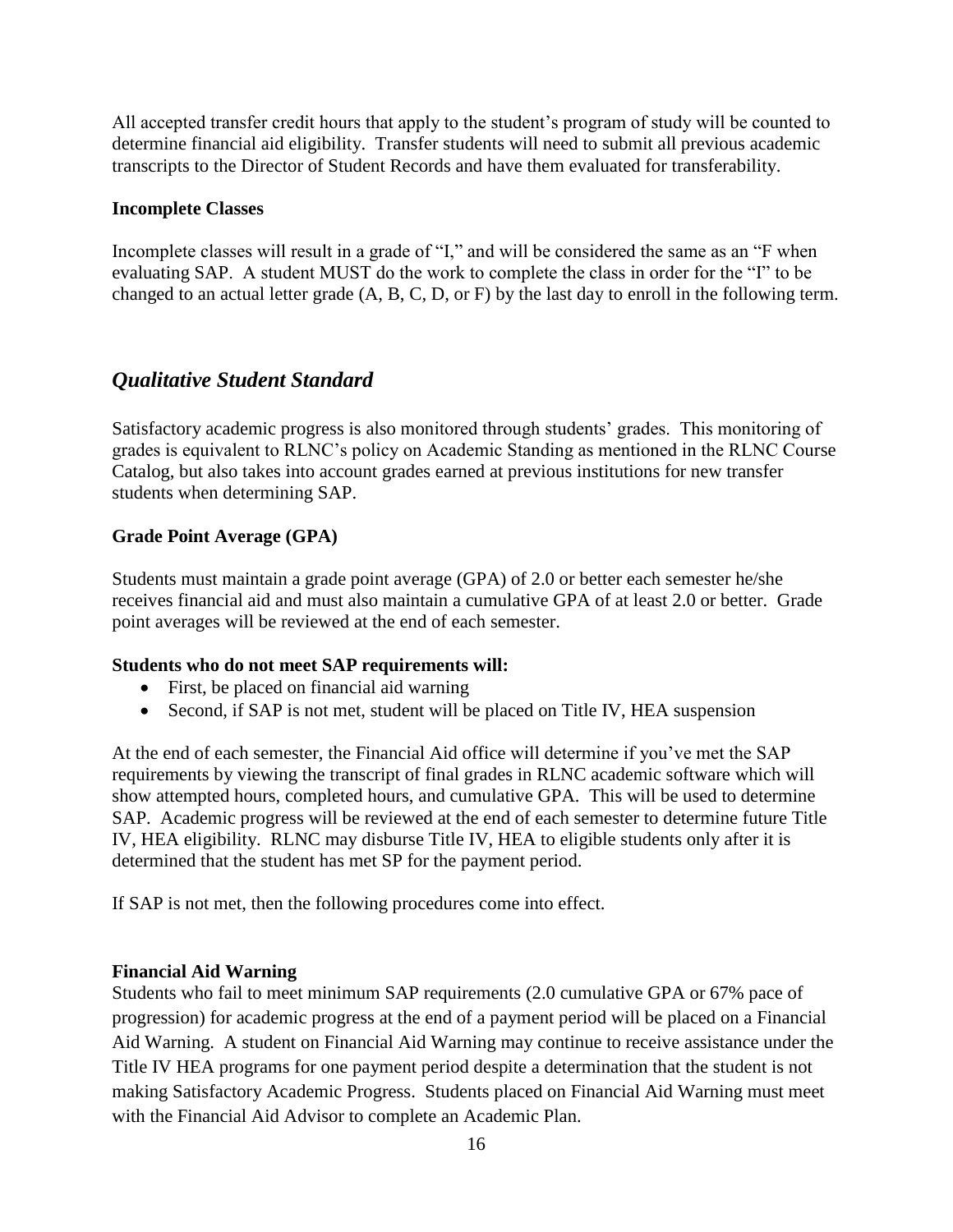- 1. If the student is not meeting Satisfactory Academic Progress at the end of the Warning period, he/she will be placed on Financial Aid Suspension and will not be eligible for Title IV, HEA funds. However, the student may appeal the loss of their Title IV eligibility.
- 2. If a student is making SAP at the end of the Warning period, the student shall be returned to Good Standing SAP status with no loss of Title IV, HEA eligibility.
- 3. Financial Aid status will be assigned by the RLNC Financial Aid Advisor.
- 4. Reestablishing eligibility: if a student appeal is denied the student can reestablish eligibility by completing 6 credit hours with a 2.0 GPA at their own expense.

#### <span id="page-16-0"></span>**Title IV, HEA Financial Aid Suspension**

This is the status assigned to students who were previously on Financial Aid Warning and have failed to meet the academic progress requirements at the end of the Warning semester. Students are not eligible to receive Title IV, HEA funding, but may continue to enroll in classes if they are in good academic standing.

#### <span id="page-16-1"></span>**Financial Aid Appeal Process**

A student who loses their Title IV, HEA eligibility due to his/her inability to make SAP after a Warning period and thus placed on Financial Aid Suspension, with a loss of Title IV, HEA eligibility will have the right to appeal.

- 1. A student who wishes to appeal Financial Aid Suspension and loss of Title IV, HEA eligibility, must submit an Academic/Financial Aid Appeal Form to the Financial Aid Office within 14 business days after being notified that they are in a non-satisfactory progress status.
- 2. The student must describe and indicate what extenuating circumstances have kept them from meeting Satisfactory Academic Progress. Examples include hospitalization or extended illness, divorce, death of an immediate family member, returning to school after an extended period or other special circumstance. The student should attach documentation to support any claims made of extenuating circumstance. The student must also explain what changes have occurred or plan to implement that will enable them to meet Satisfactory Academic Progress requirements.
- 3. Once the appeal is received, the PASS committee will evaluate the appeal and provide a decision within ten (10) business days after the committee has met and evaluated the student's appeal. The Financial Aid Office will notify the student in writing and through their school portal of the decision. All decisions are final. If the appeal is approved, the student will be immediately placed in probation status and must complete an Academic Plan. If the appeal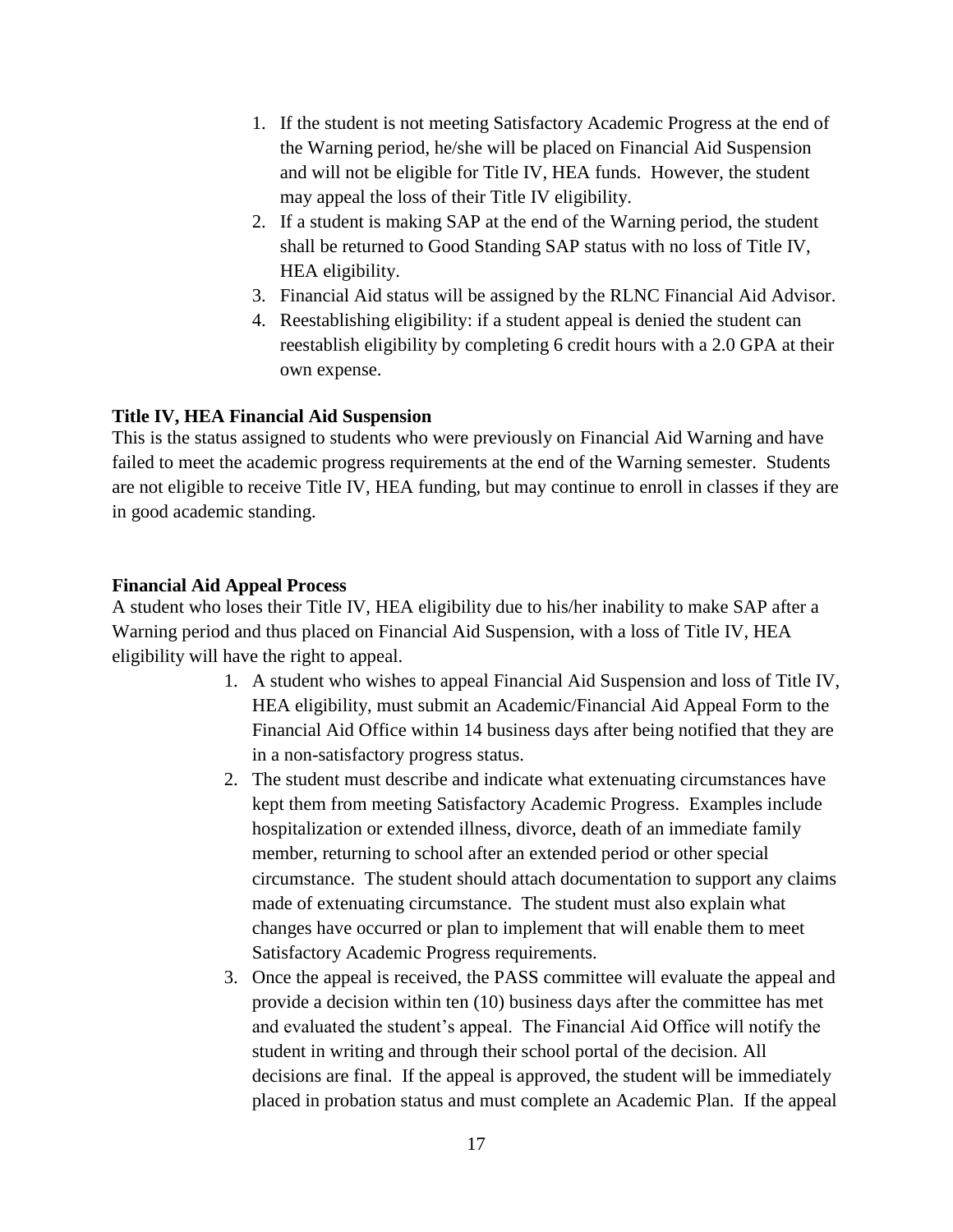is denied, the student must sit out for one academic term before submitting another appeal.

#### <span id="page-17-0"></span>**Lifetime eligibility used (LEU)**

Please note that as of 7/1/2012, the Department of Education has imposed a 12 semester limit, measured by a percentage of Scheduled Awards disbursed (600%), for receiving PELL funds. This is un-appealable and is a federal directive applicable to all past and present PELL recipients.

# <span id="page-17-1"></span>**Withdrawals**

To officially withdraw from RLNC, student initiates the withdrawal process by:

- 1. Obtaining a Withdrawal Form from the Director of Student Records or the RLNC website.
- 2. Student completes the form with identifying information.
- 3. Student obtains the required signatures.
- 4. Student returns the form to the Director of Student Records.
- 5. Student is officially withdrawn as determined by student signature and effective date.

If students do not complete the Withdrawal Form and vacates/abandons the school, this is considered an unofficial withdrawal. The last day of attendance is determined by the last academically related activity and will be used as the withdrawal date.

Enrolled students who choose to withdraw from enrollment in the college should follow proper withdrawal procedure. This procedure will expedite the processing of any qualified refunds. Withdrawal will also affect the student's ability to receive future student aid.

Students who desire to withdraw from the college must complete a form available in the Student Record's office. If this form is not completed at the time of withdrawal, the student will not be eligible for refunds or transcripts and will receive an "F" in each class instead of the "W" they might otherwise have received.

Students wishing to withdraw will complete a "Withdrawal Petition" form. This form is available from the Director of Student Records who will receive the completed and signed form. This serves as the official notice to the school that the student has withdrawn from their program and identifies the date of official withdrawal for refund purposes. The student record's office will notify the following offices by email that the student has withdrawn: the Financial Aid Office, the Academic Affairs office, the BURSAR's office, and the faculty. The form directs the withdrawing student to also consult with the Financial Aid Advisor for exit counseling.

Because students sometimes leave college without notifying anyone, the following additional guidelines are provided. The withdrawal date is considered to be the earliest of (1) the last day of class attendance, (2) the last day of documented academically related activity, or (3) the date the student submits the "Withdrawal Petition" form.

Enrollment status will be determined on the add/drop date and no Pell recalculation will be made after that date. Disbursement will be made for enrollment prior to drop.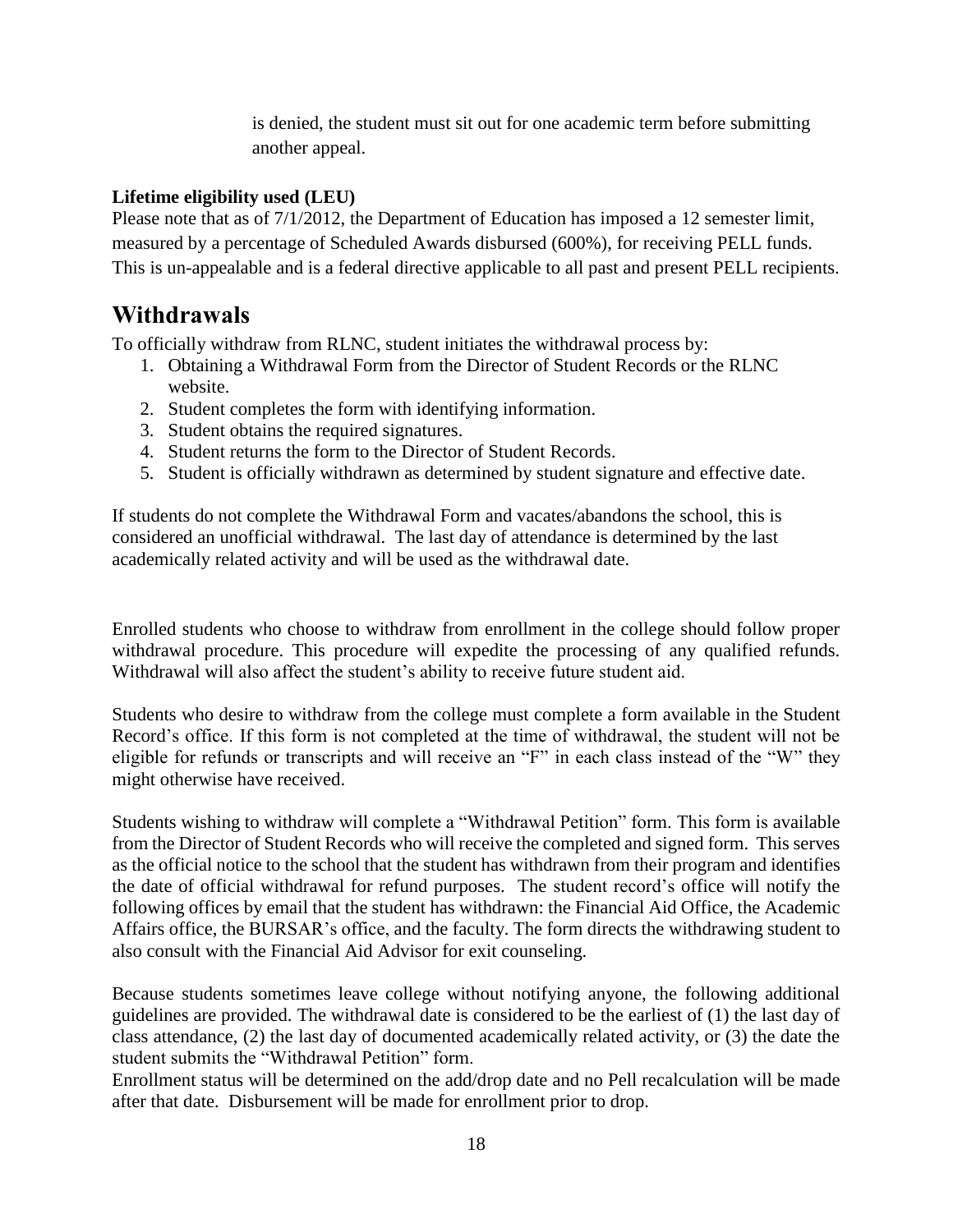# <span id="page-18-0"></span>*Refunds*

A refund fee schedule is included in the RLNC Catalog, Student Handbook, and posted on line at www.rlnc.education

# <span id="page-18-1"></span>*Refund Policy*

If you withdraw from the college, refunds will be granted as follows:

| Week of Withdrawal   | Tuition, Room & Board Credited |
|----------------------|--------------------------------|
| <b>First Week</b>    | Full refund                    |
| <b>Add/Drop Date</b> | 100% refund                    |
| After Add/Drop Date  | 0% refund                      |

After the add/drop date: No credit Fees: All fees are non-refundable

# <span id="page-18-2"></span>*Involuntary Withdrawal (Dismissal)*

In the event that a student is expelled, RLNC will process a R2T4.

# <span id="page-18-3"></span>*Unofficial Withdrawal*

Students who leave school without completing a withdrawal form, including obtaining the required clearance signatures listed on the form, will be considered to have "improperly withdrawn." In those cases, no refund is granted to the student. If the semester balance is not paid in full, the student will be billed for the remaining balance.

Information on RLNC's refund policy may be found in the most recent edition of the *Red Lake Nation College Catalog* at [https://rlnc.education/academics/catalog.](https://rlnc.education/academics/catalog)

# <span id="page-18-4"></span>**Title IV** *R2T4*

This policy applies to students who withdraw (official or unofficially) or are dismissed from enrollment at the Red Lake Nation College, RLNC. The Return of Title IV Funds (R2T4) process is separate and distinct from the RLNC's Refund Policy, as indicated below. The calculated amount of the "Return of Title IV Funds" that is required for students affected by this policy are determined according to the following definitions and procedures, as prescribed by regulation.

Upon the student's withdrawal, the amount of financial aid that has been "earned" by the student is based on the number of days of attendance. Students who withdraw unofficially will also be subject to the Federal Return of Title IV Funds Policy (R2T4). According to federal guidelines of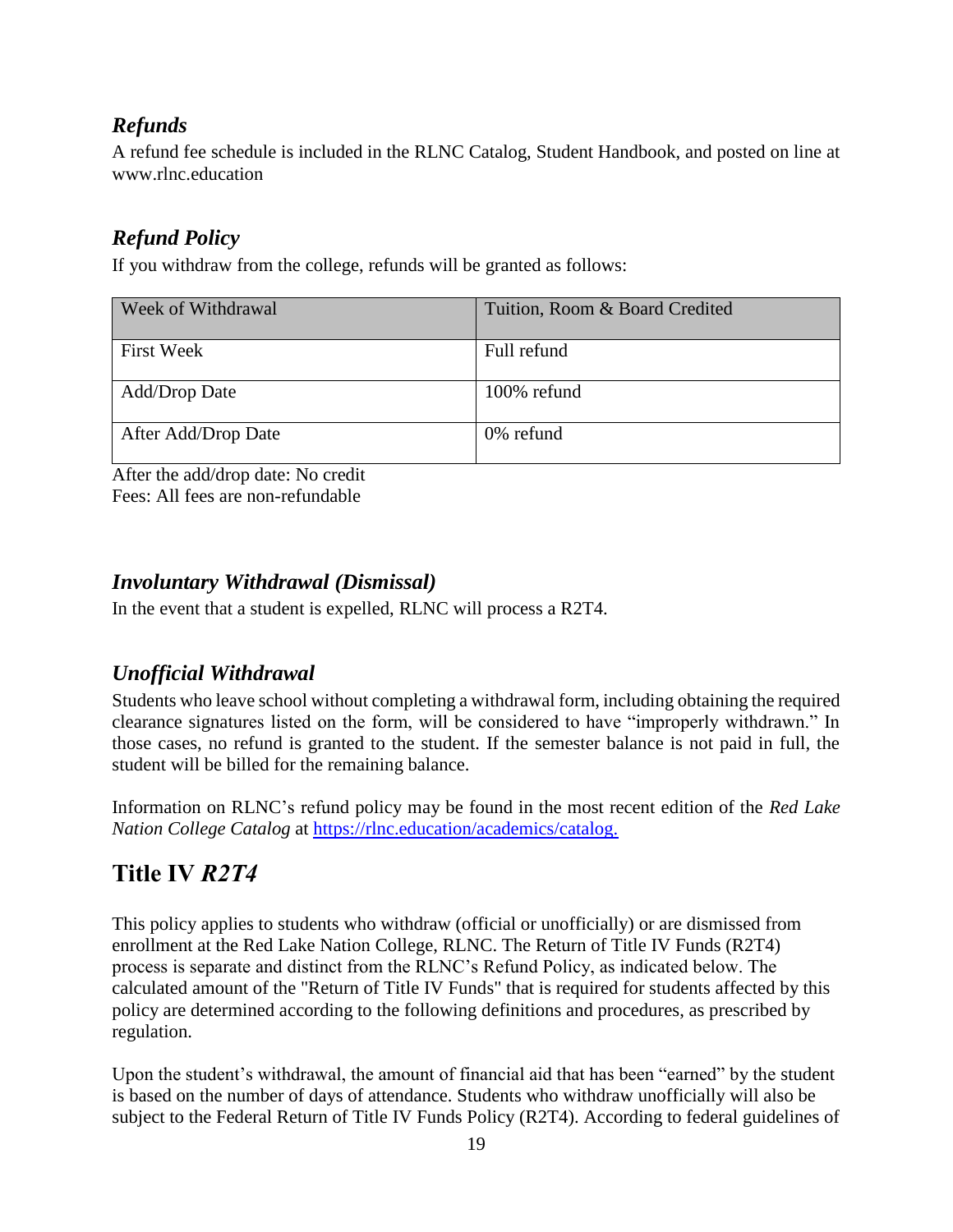R2T4, students who receive financial aid and then withdraw from all course work before 60% completion of the trimester may have to pay back a portion of the grants received. The amount is determined by using a federal formula. The R2T4 is completed within 45 days of notification. All funds will be returned in the order of PELL, and FSEOG. The student withdraw date is determined by the withdrawal process.

#### **Return of Funds:**

In accordance with federal regulations, when Title IV financial aid is involved, the calculated amount of the R2T4 Funds is allocated in the following order:

- Federal Pell Grants
- Iraq Afghanistan Service Grant for which a return is required
- Federal Supplemental Educational Opportunity Grants (FSEOG) for which a return of funds is required
- Other non-Title IV assistance
- Private and Institutional aid
- The Student

RLNC has 45 days from the date the institution determines that the student withdrew to return all unearned funds for which it is responsible and is required to notify the student if they owe a repayment via written notice. The school must advise the student or parent if they have 14 calendar days from the date the school sent the notification to accept a post-withdrawal disbursement. If a response is not received from the student or parent within the permitted time frame or the student declines the funds, the school will return any earned funds that the school is holding to the appropriate Title IV, HEA programs. Post-withdrawal disbursement must occur within 180 days of the date the student withdrew.

The Return of Title IV Funds (R2T4) regulation does not dictate the institutional refund policy. The calculation of Title IV HEA funds earned by the student has no relationship to the student's incurred institutional charges.

A school is required to determine the earned and unearned Title IV aid a student has earned as of the date the student ceased attendance based on the amount of time the student spent in attendance.

# <span id="page-19-0"></span>**Student Loans**

Federal Direct Loans are **NOT** available at RLNC.

# <span id="page-19-1"></span>**Cost of Attendance (COA)**

Cost-of-attendance budgets are created by the Advisor, in consultation with the Director of Student Records. While budgets are revisited each year, changes typically coincide with *Catalog* revisions.

| <b>Cost of Attendance</b>                   | <b>Red Lake Nation College</b> |
|---------------------------------------------|--------------------------------|
| Published tuition and required fees         | 4,276.00                       |
| Books and supplies                          | 600.00                         |
| Off-campus (not with family) room and board | 6,885.00                       |
| Off-campus (not with family) other expenses | 4,606.20                       |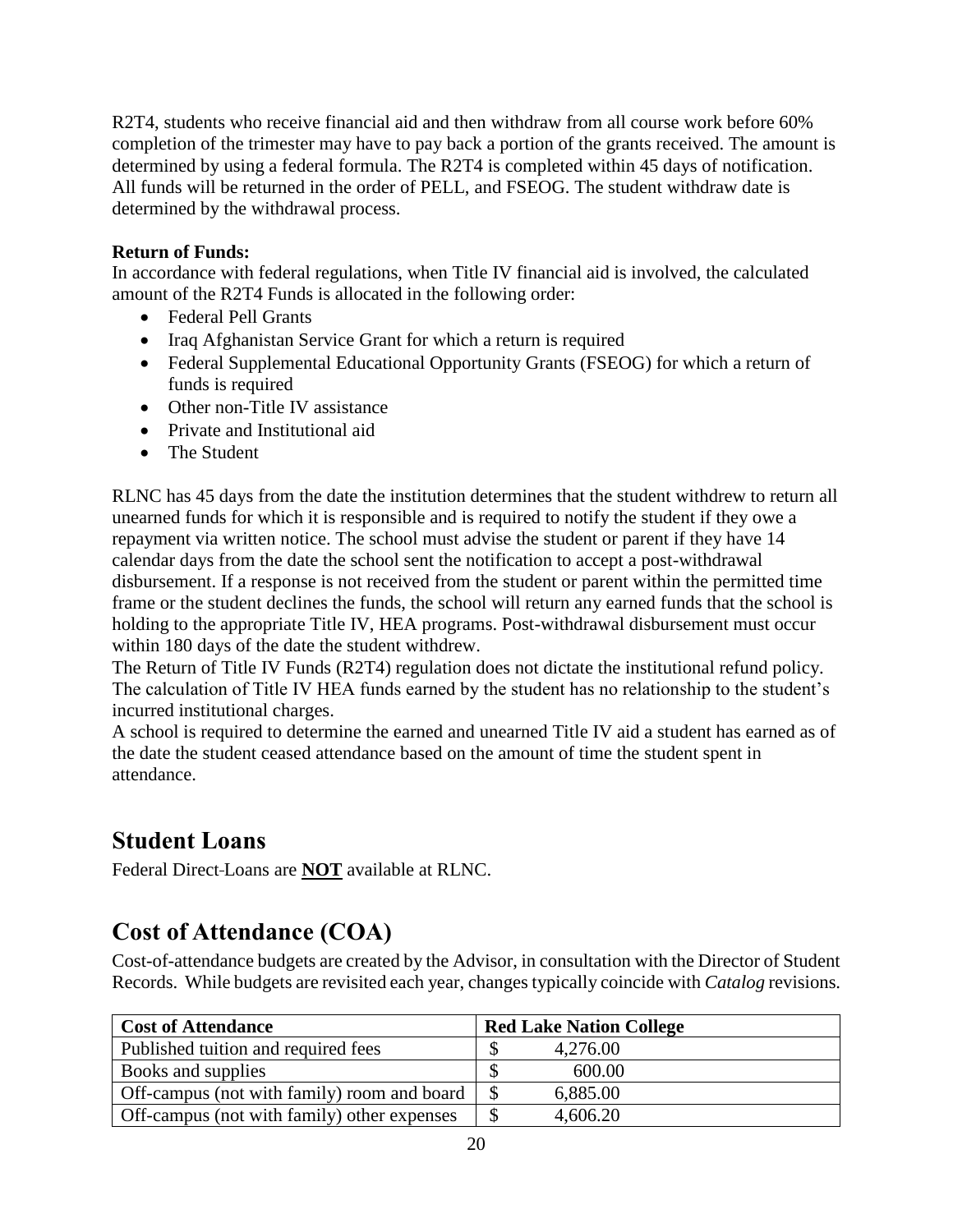| Off-campus (with family) other expenses | 4,295.00  |
|-----------------------------------------|-----------|
| <b>Total Cost</b>                       |           |
| Off-campus (not with family)            | 17,959.20 |
| Off-campus (with family)                | 10,763.00 |

#### <span id="page-20-0"></span>*Budget Populations*

Different budgets are created for the following categories of students: dependent off-campus; independent off-campus.

Also, students enrolled less than half time must have their COA budgets calculated separately. "For students who are enrolled less than half time only the costs for tuition and fees and allowances for books and supplies, transportation, room and board for a limited duration, and dependent care expenses may be included as part of the cost of attendance. (Miscellaneous expenses and personal expenses may not be included.)" (*FSA Handbook 2016-2017*, 3-36) Schools have the option in the COA for a less-than-half-time student an allowance for room and board up to three semesters (or equivalent), with no more than two of the semesters being consecutive at any one school." (FSA Handbook 2016-2017 3-35) This COA calculation, with documentation, should be included in the student's file.

#### <span id="page-20-1"></span>*Categorization and Determination of Amounts*

Cost of attendance Calculations information is available online @ <http://www.rlnc.education/tuition--costs>

# <span id="page-20-2"></span>**Award Disbursements**

Disbursement is addressed separately for federal, state and institutional aid. Student notification, required for federal aid, is addressed separately as well.

For all aid categories, aid listed on the award letter will be disbursed. However, a student may decline any award or any portion of an award with written notification to the Financial Aid Advisor.

Before the disbursement of any student aid, the Financial Aid Advisor must verify in the college management software that the student's enrollment is completed and current and the student is within acceptable standards of academic progress as previous defined in the handbook.

Refunds will begin made 21 days after students first day of attendance, and every other week following the initial disbursement. All tuition, fees, and school costs for the current semester will be paid first and the remaining amounts will be disbursed to students.

If Financial Aid or payment arrangements are not made by the last day to add/drop, then students will be administratively withdrawn.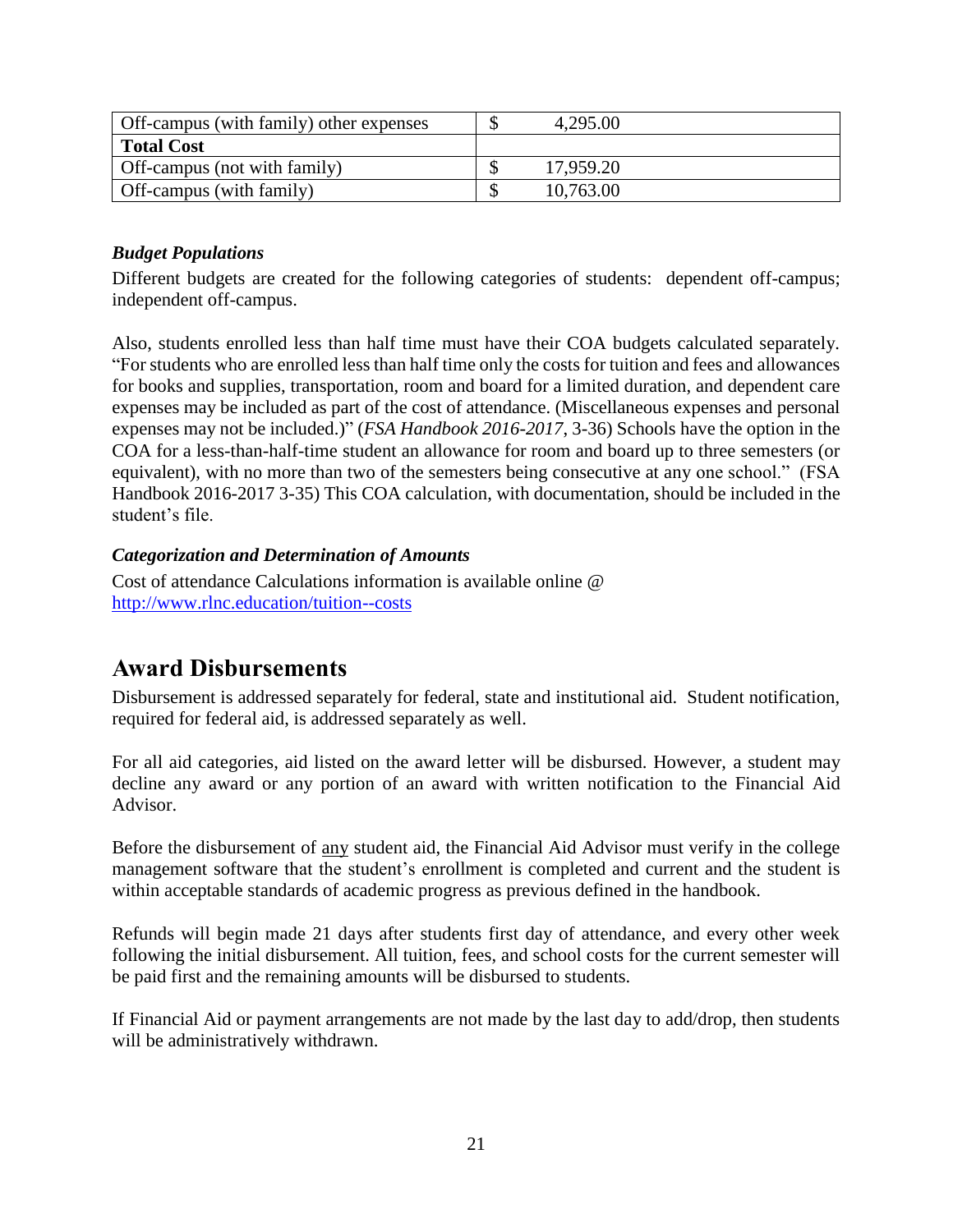# <span id="page-21-0"></span>**Disbursement of Books and Supplies**

Pell Grant Eligible students and all other aid recipients are eligible to "charge" their books against their anticipated financial aid as long as they have a valid (non-rejected) ISIR on file, are not in loan default, are not on financial aid suspension, or ineligible due to a drug offense while receiving Title IV aid. Any charges not covered by financial aid are the responsibility of the student.

Book charging is allowed one week before each semester starts and ends on the  $7<sup>th</sup>$  business day of the semester. A report is given to the Bookstore manager prior to the start of the book charging period by the Financial Aid Advisor. It is this report that determines which students can and cannot charge books. Financial Aid Office staff reserve the right to authorize book charging due to extenuating circumstances or college error, if warranted. If students choose to OPT OUT of the way RLNC allows for book charging, then students must wait for a refund check to be released to them before they can purchase books on their own or may pay out of pocket for their books at any time.

# <span id="page-21-1"></span>**Federal Aid**

In order to ensure checks and balances when awarding federal aid, the functions of authorizing and disbursing aid are performed by separate offices (*FSA Handbook 2016-2017*, 2-36. 2-37).

The Financial Aid Office will perform all functions related to authorization. The Business Office will draw down title IV funds within the G5 system to the RLNC Federal Account. Upon validation by the Financial Aid Advisor, the funds will be transferred and credited to the student account. G5 Tutorial <https://www.g5.gov/int/exthelp2/toc0.html>

# <span id="page-21-2"></span>*Pell*

*Federal Pell Grants are not disbursed until 21 days after the published add/drop (last day to register for credit) date for each semester and funds are disbursed only after Pell is approved.*

After all eligibility requirements are met by the applicant and validated by the Financial Aid Advisor, the Chief Financial Officer is notified that money can be drawn down in the G5 system to the RLNC Federal Account and credited to the student's account. A portion of the approved Pell Grant may be released for books and supplies prior to the last day to register date, at which time the remainder of the Pell Grant may be released to the student. *FSA Handbook 2016-17, 3- 25 34 CFR 668.164 (i)* If books and supplies are needed prior to the release of the Pell Grant funds, arrangements will be made to provide the student with the necessary books and supplies. The 3<sup>rd</sup> party servicer will update COD.

In figuring Pell round up for first half and down for second period. *FSA Handbook 2016-17, 3-44*

<span id="page-21-3"></span>*Direct Loans [www.StudentLoans.gov](file:///C:/Documents%20and%20Settings/irundell/Local%20Settings/Temp/www.StudentLoans.gov)* RLNC does not participate in direct loans.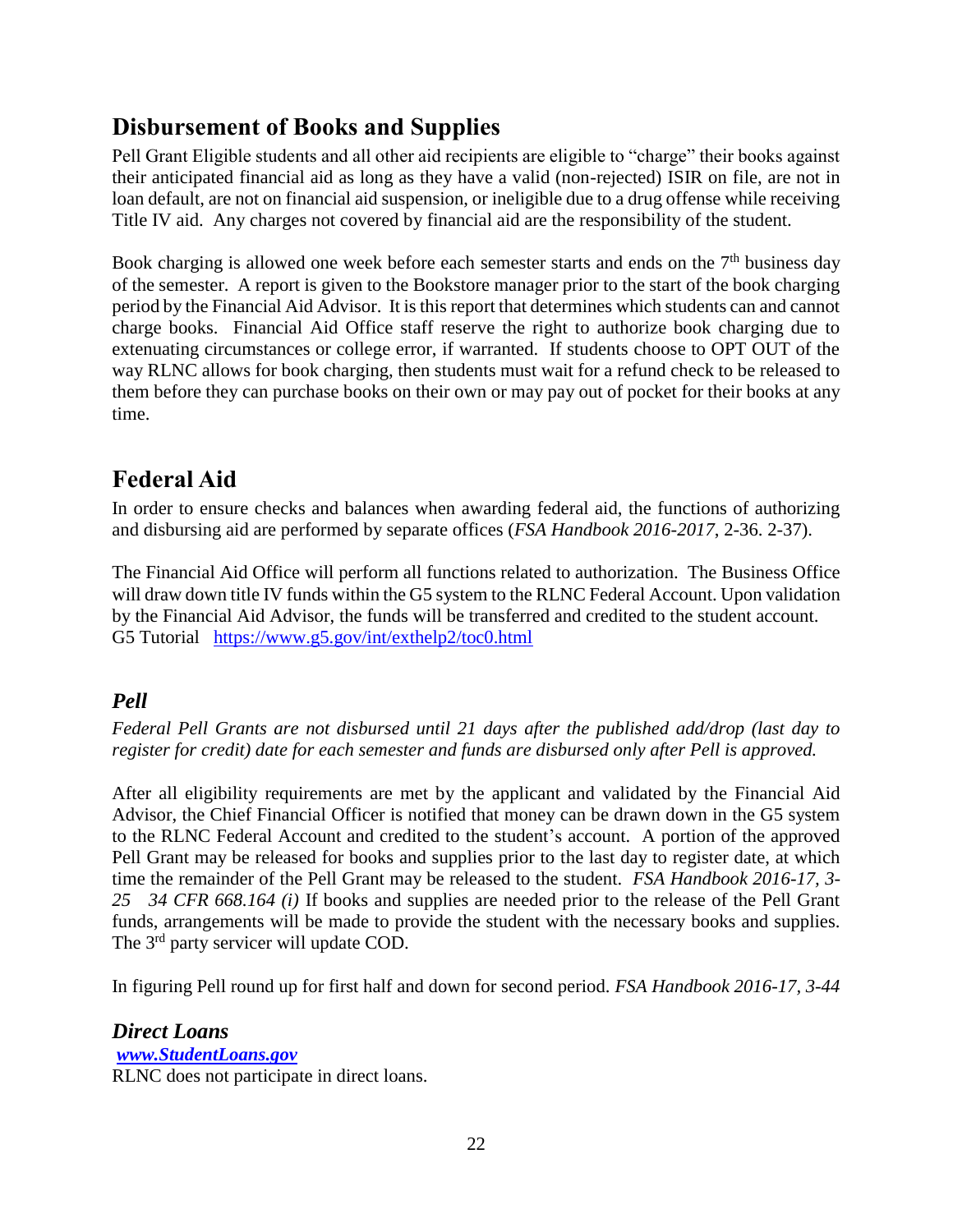### <span id="page-22-0"></span>*Institutional Financial Aid Disbursement*

All institutional scholarships originate through student application to the RLNC BURSAR Office. The Scholarship Committee will meet and forward their decisions to the BURSAR Office and the Financial Aid Office.

Institutional aid (as listed in the current RLNC catalog) is disbursed after the add/drop date. If no funds are changing hands, the disbursement is completed by the Financial Aid Office transmitting to the BURSAR office a notice of the award to credit the student account.

All institutional aid award information will be forwarded from the BURSAR Office to the Financial Aid Advisor who will use these awards in computing aid packages.

### <span id="page-22-1"></span>*Student Notification*

Federal guidelines (*2016-2017 FSA Handbook, 4-21*) require that students be notified "of the amount of funds the student and his or her parent can expect to receive from each FSA program…and how and when those funds will be disbursed. This communication is normally done by providing the student, via email, an official Award Notice which outlines the amount of awards and projected payment dates."

The simplest way to fulfill this requirement is to have all students ready to receive Pell Grants at the same time (i.e., all verification completed and all award letters are current). Then, when the drawdown is scheduled in G5, a memo should be sent to all recipients stating that the Pell amount indicated on the student's award letter will be disbursed to RLNC on the established date and credited to the student's account within 3 business days. The 3rd party servicer will populate COD.

If not all students are ready to receive funds, the approved population can still receive funds, with the same procedure being followed. As other students become eligible, they may be notified individually.

All documents relating to financial aid shall be kept in the student file.

# <span id="page-22-2"></span>**Refunds**

A refund occurs when a student account reflects funds received greater than the amount of tuition, books and fees due for the semester. When a refund occurs the institution will refund that amount to the student within 14 days of the refund occurring by check.

# <span id="page-22-3"></span>**Program-Participation Agreement (PPA)**

Administration of Title IV funds is handled by the Financial Aid Advisor. The Advisor also maintains the PPA, accessible at [www.eligcert.ed.gov/eapp/.](file:///C:/Users/harryw/AppData/Local/Microsoft/Windows/Temporary%20Internet%20Files/Content.Outlook/ZOPHBSBE/www.eligcert.ed.gov/eapp/)

Within 10 days of certain personnel changes, the Vice President of Operations and Academic Affairs must update the PPA. These positions are as follows:

- **•** President
- Financial Aid Director
- Chief Financial Officer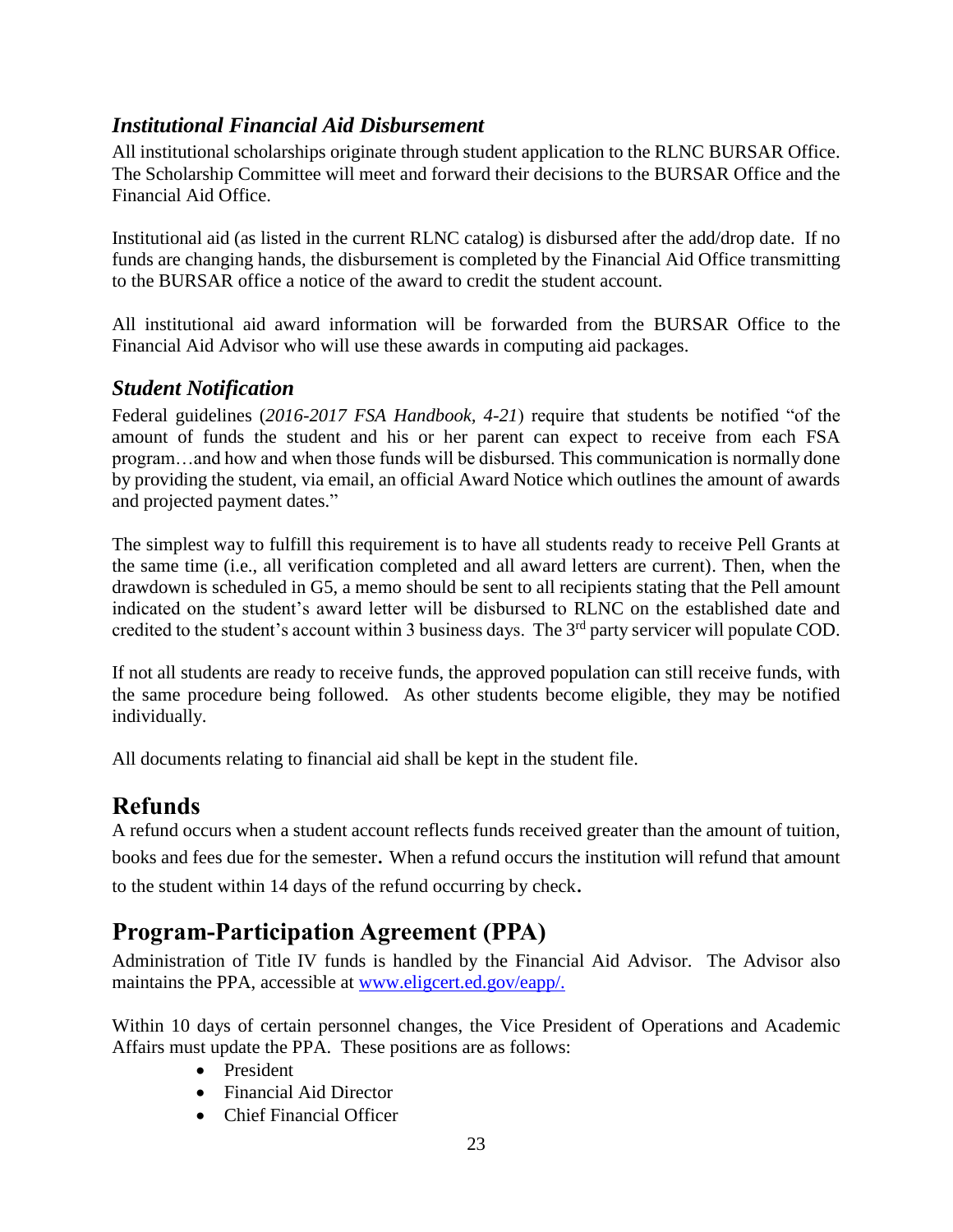• Board of Regents

Should accreditation change, this must also trigger an updating of the PPA, as should any addition of a separate campus or a new program. Any change in the institution's staff, education programs, method of delivery, etc. will be reported to the U.S. Department of Education via the Electronic Application.

# <span id="page-23-0"></span>**Application to Participate**

The Application to Participate (E-App, since it is located online at [http://www.eligcert.ed.gov\)](http://www.eligcert.ed.gov/) allows institutions to apply to participate in federal student-aid programs. (see the 2016-17 FSA Handbook, 2-39, B-7)

After approval, an institution completes a Program Participation Agreement (PPA) unless RLNC has a provisional certification, which must be kept current. When an institution's PPA is coming to an end, ED notifies the institution six months before the PPA expires. The institution must submit a "materially complete" Application to Participate at least 90 days before the current PPA expires in order to continue aid-program participation uninterrupted.

"Substantive changes" to the PPA must be reported to ED. Some changes require written approval from ED, others do not *(see the 2016-17 FSA Handbook, 2-90 & following)* Some common changes are listed below. PPA will be reviewed annual on July 1.

Changes requiring written approval include:

- Changes in accreditation;
- Increase in the level of degree programs; and
- An institutional name change;

Note that all changes, regardless of whether or not written approval is required, must be reported; reporting is done via the URL given above.

# <span id="page-23-1"></span>**Student Eligibility**

While some aspects of student eligibility are determined either by Congressional act or by the Department of Education, other aspects involve institutional determinations.

# <span id="page-23-2"></span>*Academic Issues*

To receive aid, a student must have (1) received a high school diploma (this can be from a foreign school if it is equivalent to a U.S. high school diploma), (2) received the recognized equivalent of a high school diploma, such as a general educational development or GED certificate; or (3) completed home school at the secondary level as defined by state law and in an eligible program. Because a student self-certifies on the FAFSA that they have or have not met conditions (1), (2) or (3), the Office would not have to receive a copy. More information on these subjects may be found in the most recent *FSA Handbook*, Volume 1; School-Determined Requirements.

Students must maintain satisfactory academic progress (SAP) in order to continue to receive aid. RLNC's SAP policy is discussed above.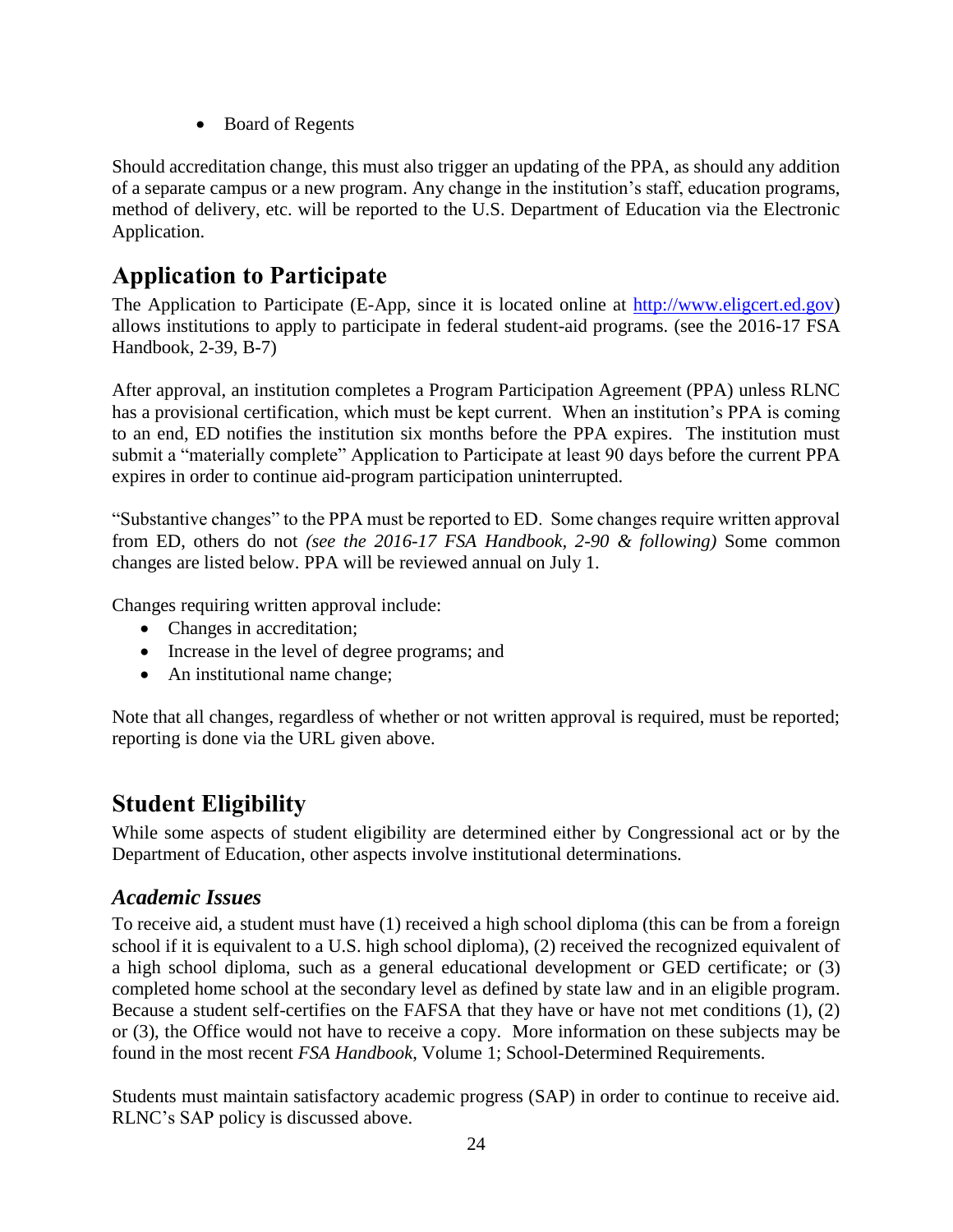Students also have enrollment requirements. For financial-aid purposes at RLNC, full-time enrollment is defined as 12 or more credit hours per semester, 11-9 credits as ¾ time, 8-6 credits as  $\frac{1}{2}$  time and 5 and fewer as less than  $\frac{1}{2}$  time.

# <span id="page-24-0"></span>*Citizenship*

If CPS does not verify a student's citizenship, the student must supply the Financial Aid Office with documentation of their eligibility before receiving funds.

A citizen must supply the Financial Aid Office with documentation of citizenship. The Department does not stipulate what documentation is required, but a list of possible items may be found in the 2016-17 FSA Handbook, 1-22, 1-23. Remember, **a Social Security card or driver's license is not acceptable documentation of citizenship**. Citizens not confirmed by CPS should contact the Social Security Administration to correct the problem.

Eligible noncitizens must provide an Alien Registration Number (A-Number), which CPS checks with the Department of Homeland Security (DHS). A successful match enables the student to receive aid. If the Office has information that conflicts with the student's eligibility, then this conflict must be resolved. See 2016-17 FSA Handbook, 1-24, 1-25. If there is "not enough information," the student will be directed (via SAR/ISIR) to provide the Financial Aid Office with documentation of status. Such documentation should be checked against the SAR/ISIR. Eligible noncitizens should then submit a FAFSA correction providing the correct A-Number. If a student's status is not confirmed, secondary confirmation with DHS occurs. If this process is not completed automatically, the Financial Aid Office must complete the process using the paper method; for more information, see most recent *FSA Handbook*, Volume 1; Citizenship. For some types of students, documentation must be completed anew each year a match fails; see most recent *FSA Handbook*, Volume 1; Citizenship.

Citizens of the Freely Associated States (Palau, the Marshall Islands, the Federated States of Micronesia) are eligible for Pell but not for loans. They do not use an A-Number, and they may not have a SSN. In this case, as long as all information relating to the student's citizenship is consistent, there is no documentation-collection requirement.

### <span id="page-24-1"></span>*Defaults*

CPS checks students to see if they are in default on a student loan, reporting the result in the ISIR. If a student is found to be in default, the student cannot receive aid until the default has been resolved. See [668.35\(b\)](http://www.law.cornell.edu/cfr/text/34/668.35#b) to identify steps to resolve loan defaults and restore eligibility. Students reportedly in default should be notified by letter (copy to file). Students are responsible to contact their loan servicers in order to resolve the default status. If a student has resolved the default status, the student must provide documentation proving this, which should be copied to the student's file. Also, the student should be advised to ask the loan servicer to update their status with NSLDS. (NSLDS will generate a new ISIR when a student's status changes substantively. But this may lag, so a student who has become eligible by making proper arrangements and/or payments with the lender may prove eligibility with documentation.)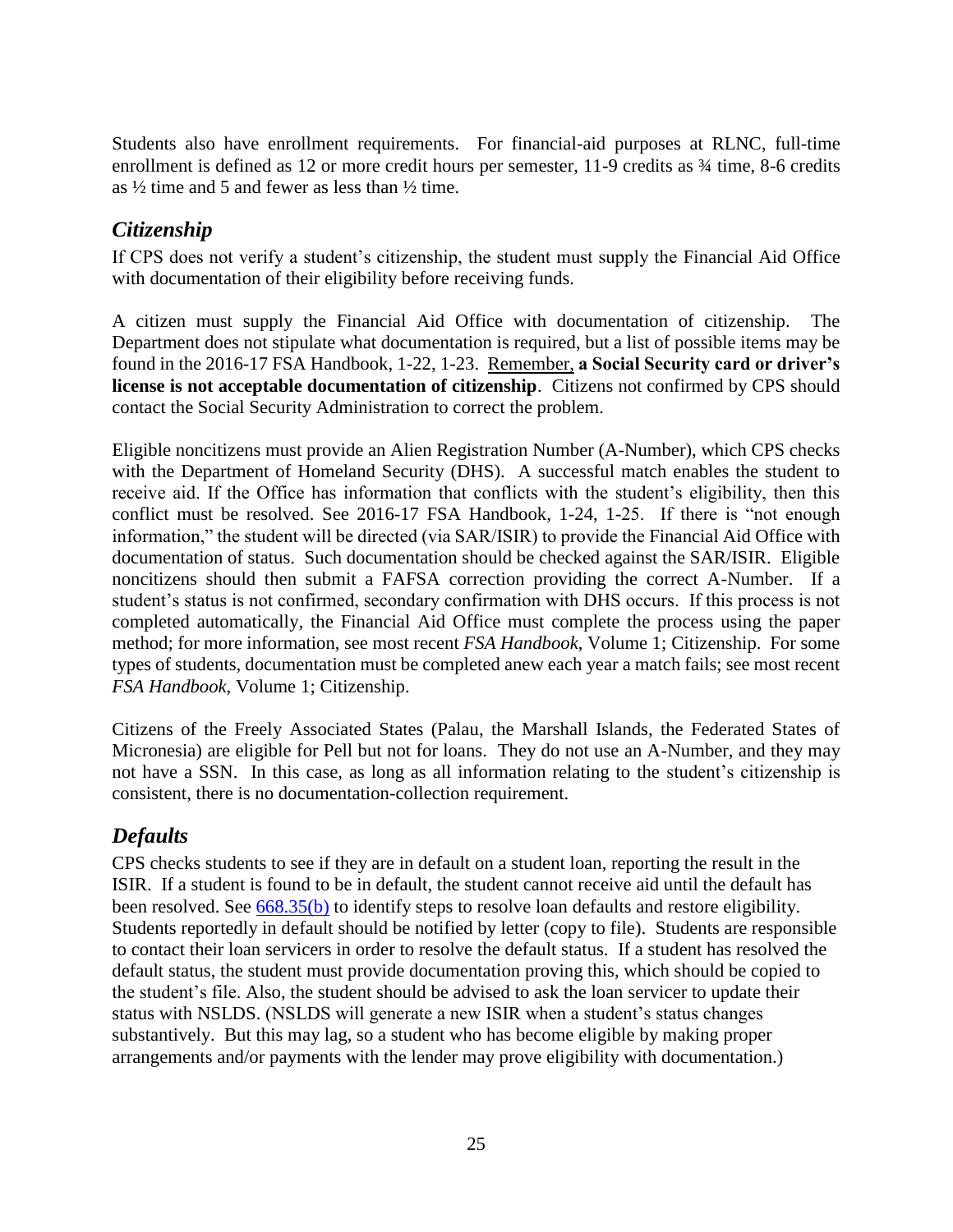### <span id="page-25-0"></span>*Selective Service Match*

A male student whose FAFSA does not result in a "match" with the Selective Service System will be ineligible to receive funds until the situation is resolved; this will be visible on the ISIR as a "C" flag.

While the student will receive this information on his SAR, it would be worthwhile to notify the student by letter that this mismatch will block his aid until it is resolved.

A male student reported as "registration not confirmed" must either register or provide documentation of registration. For information on resolving this issue: (*2016-17 FSA Handbook, 1-71)*

# <span id="page-25-1"></span>*Social Security Number Match*

If a student's reported Social Security number (SSN) does not match with the Social Security Administration, the FAFSA will be rejected. Generally the student will have provided an incorrect SSN and simply needs to create a FAFSA correction with the valid SSN. This should then clear the problem. (see the 2016-17 FSA Handbook, 1-1-69)

If a student's name or date of birth does not match with SSA, the FAFSA will not be rejected, but a message will be printed on the ISIR/SAR. While the student may receive aid if they supply sufficient documentation to explain the mismatch ( See *FSA Handbook 2016-17, 1-69*), it is recommended that the student either contact SSA to update their database or submit FAFSA corrections, as fixing the problem can prevent future difficulties.

### <span id="page-25-2"></span>*Financial aid office must resolve any C codes and conflicting information.*

# <span id="page-25-3"></span>**Aid Programs**

RLNC participates in the following aid programs.

- Federal: Pell Grants, FWS, FSEOG.
- State: State of Minnesota.
- Institutional: Tuition-discount (unfunded) aid programs exist; these are detailed in the RLNC *College Catalog*.
- Other: Outside scholarships and grants are accepted; the Financial Aid Advisor completes any necessary institutional paperwork to enable students to receive such aid.

# <span id="page-25-4"></span>**Student Scholarship Fund**

Undesignated contributions from the student scholarship fund, redirected to students as scholarships, are aid that must be reported on the students' award letters. This aid, combined with all other financial awards, should not exceed a student's total need. President's Office, Office of Financial Aid, and the Bursar Office work together to determine SSF award recipient(s).

# <span id="page-25-5"></span>**Professional Judgment**

Students who desire a professional review of their submitted FAFSA information must present a Professional Judgment Request Form, Verification Worksheet, and all corresponding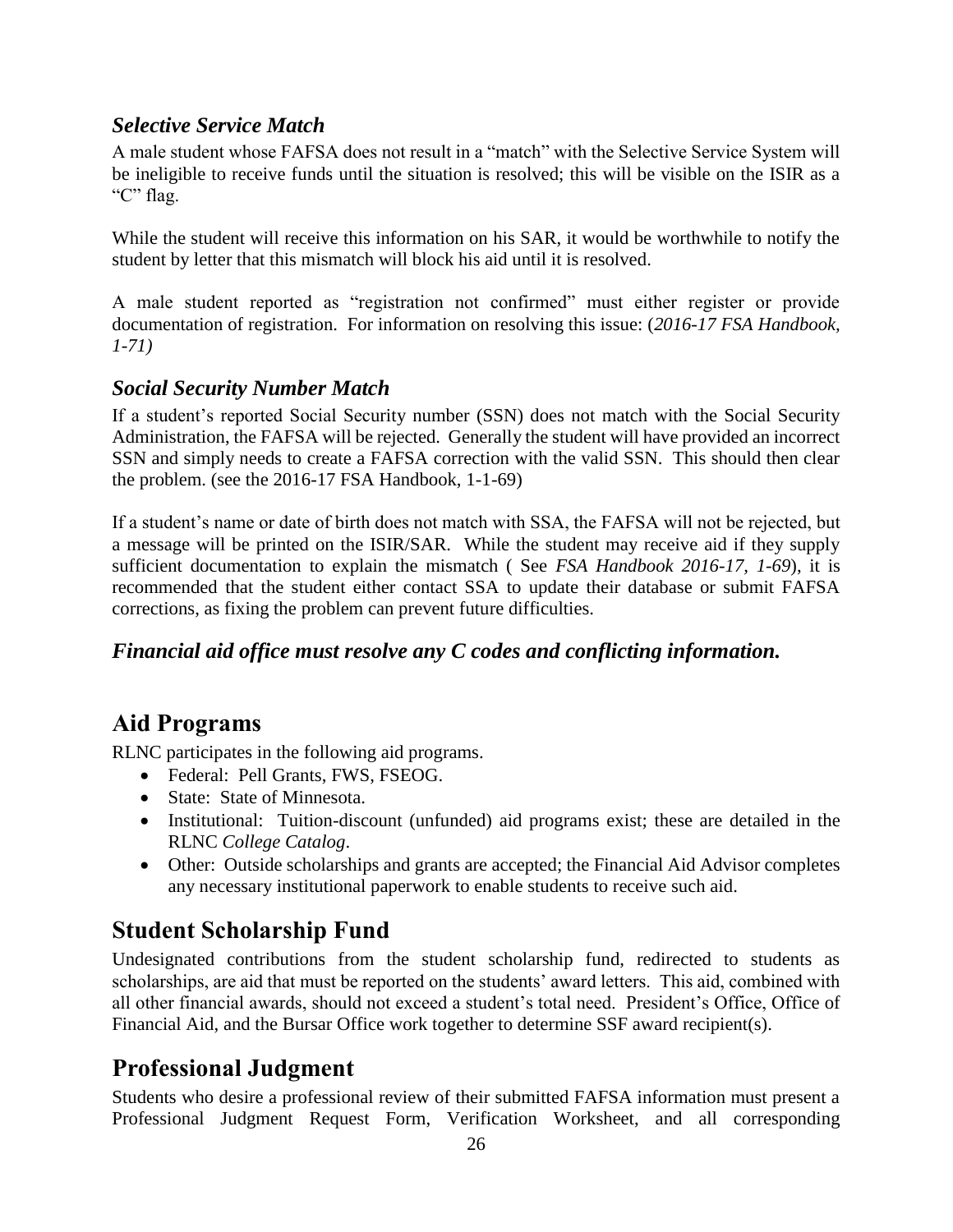documentation to the Financial Aid Office. The Financial Aid Advisor will review this information, using *Federal Student Aid Handbook* guidelines, and document any decisions and/or adjustments to the student's file.

The Financial Aid Advisor will endeavor to review and respond to all professional judgment requests within three weeks of receiving the forms and all supporting documentation. Incomplete requests will not be considered.

# <span id="page-26-0"></span>**Outside Scholarships**

Scholarships from "outside organizations" are awarded directly to students, not to RLNC, although the award may in some cases be sent directly to the institution. RLNC considers it the recipient's responsibility to accept/refuse award according to their own conscience. Thus, RLNC will not refuse to process scholarships awarded directly to a student, whether or not the awarding organization aligns with RLNC's vision and standards. The Financial Aid Office and Business Office must be informed of all internal and external scholarships awarded to students.

# <span id="page-26-1"></span>**FSEOG & FWS**

# *Selection of students for FSEOG awards*

In selecting among eligible students for FSEOG awards in each award year, RLNC shall select those students with the lowest expected family contributions who will also receive Federal Pell Grants in that year.

If RLNC has FSEOG funds remaining after giving FSEOG awards to all the Federal Pell Grant recipients at RLNC, the Red Lake Nation College shall award the remaining FSEOG funds to those eligible students with the lowest expected family contributions who will not receive Federal Pell Grants.

*Part-time and independent students.* If RLNC's allocation of FSEOG funds is directly or indirectly based in part on the financial need demonstrated by students attending RLNC as lessthan-full-time or independent students, a reasonable portion of the allocation must be offered to those students.

### *FWS*

In administering its FWS program, RLNC shall establish and maintain an internal control system of checks and balances that insures that no office can both authorize payments and disburse funds to students.

Federal Work-Study is a Campus-Based Aid Programs. This program provides college and community service jobs to Red Lake Nation College students who qualify. Work-Study awards are based on the results of your Free Application for Federal Student Aid (FAFSA). Only students who have been awarded Federal Work-Study may select a Work-Study position.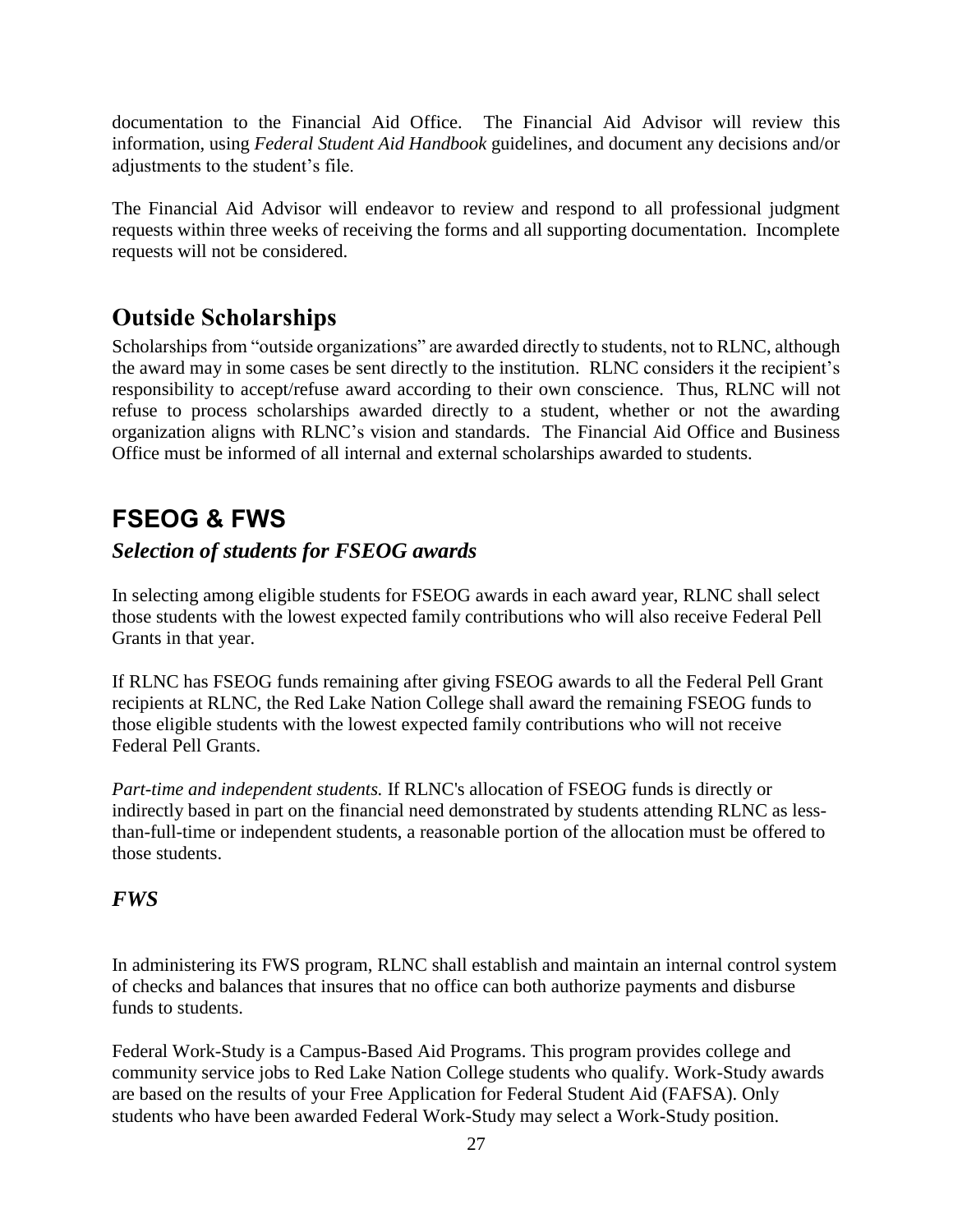Red Lake Nation College will select FWS based on an application and interview process. Work Study positions will be posted in student services when they become available. Students interested in posted positions will need to complete an application by the posted deadline. All students who complete an application before the deadline will receive an interview for their selected position.

RLNC will maintain program and fiscal records that include verification by the student's supervisor, or an official of RLNC, that each student has worked and earned the amount being paid. The verification must include or be supported by, for students paid on an hourly basis, a time record showing the hours each student worked in clock time sequence, or the total hours worked per day. Also included a payroll report containing sufficient information to support all payroll disbursements, and any noncash contribution record to document any payment of RLNC's share of the student's earnings in the form of services and equipment.

All records will be reconciled at least monthly.

Each year RLNC shall submit a Fiscal Operations Report plus other information required. RLNC shall insure that the information reported is accurate and shall submit it on the form and at the time required.

# <span id="page-27-0"></span>**Financial Aid Grievance Procedure**

It is the policy of RLNC that all financial aid applicants have at their disposal during the period when they are students, specific and equitable procedures which afford due process for resolving grievances.

A grievance is an alleged unfair, inequitable, or discriminatory application or implementation of college policy or procedure. A grievance can result from issues that require institutional attention for which there is no policy or procedure.

The purpose of the informal procedure is to require the parties involved in a grievance to attempt to resolve the problem themselves through the following steps:

1. The student should attempt to discuss the complaint with the person(s) who appears to be the source of the grievance.

2. If the problem is not resolved at the first step, the student may take the complaint to the respondent's supervisor.

3. If the problem is not resolved to the satisfaction of the student through the informal process, the student may enter the formal grievance procedure.

a. The grievant shall submit to the RLNC Financial Aid Ad Hoc Committee a written grievance containing a concise description of the grievance and the requested remedy to the grievance.

b. A hearing shall be held within ten working days after the grievance has been submitted to the Financial Aid Office.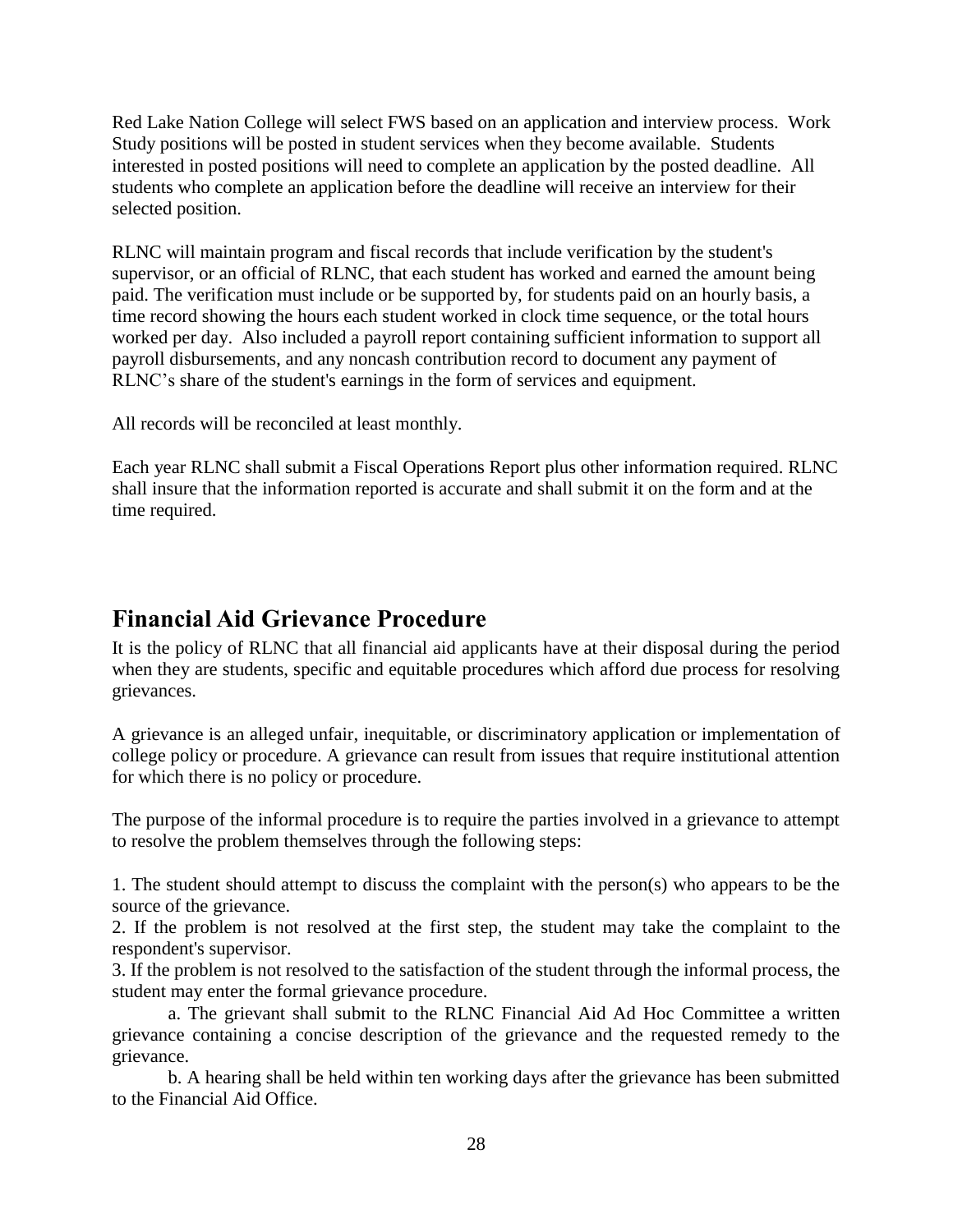c. A recommendation shall be made to the College President within ten working days of the hearing. The President may:

1. Institute the recommended action of the Financial Aid Ad Hoc Committee;

2. Refer the matter back to the Financial Aid Ad Hoc Committee for additional consideration and review; or

3. Reject the recommendation of the Financial Aid Ad Hoc Committee and resolve the grievance.

The grievant shall be informed in writing of any and all actions taken.

# <span id="page-28-0"></span>**Contact Information**

Red Lake Nation College PO Box 576 Red Lake, MN 56671

OPE ID #: 04271800

| <b>Name</b>    | <b>Title</b>            | <b>Email</b>                  | <b>Phone</b>       |
|----------------|-------------------------|-------------------------------|--------------------|
| Dan King       | President               | Dan.king@rlnc.education       | $(218)$ 679-1001   |
| Mandy Schram   | Vice President of       | Mandy.schram@rlnc.education   | $(218) 679 - 1004$ |
|                | Operations and          |                               |                    |
|                | <b>Academic Affairs</b> |                               |                    |
| Tami Niswander | <b>Chief Financial</b>  | Tami.niswander@rlnc.education | $(218)$ 679-1006   |
|                | Officer                 |                               |                    |
| Jamie King     | <b>Financial Aid</b>    | Jamie.king@rlnc.education     | $(218)$ 679-1035   |
|                | Advisor                 |                               |                    |
| Nokomis Paiz   | Vice President of       | Nokomis.paiz@rlnc.education   | $(218)$ 679-1005   |
|                | <b>Student Success</b>  |                               |                    |
| Laurie Neadeau | Director of             | Laurie.neadeau@rlnc.education | $(218)$ 679-1003   |
|                | <b>Student Records</b>  |                               |                    |